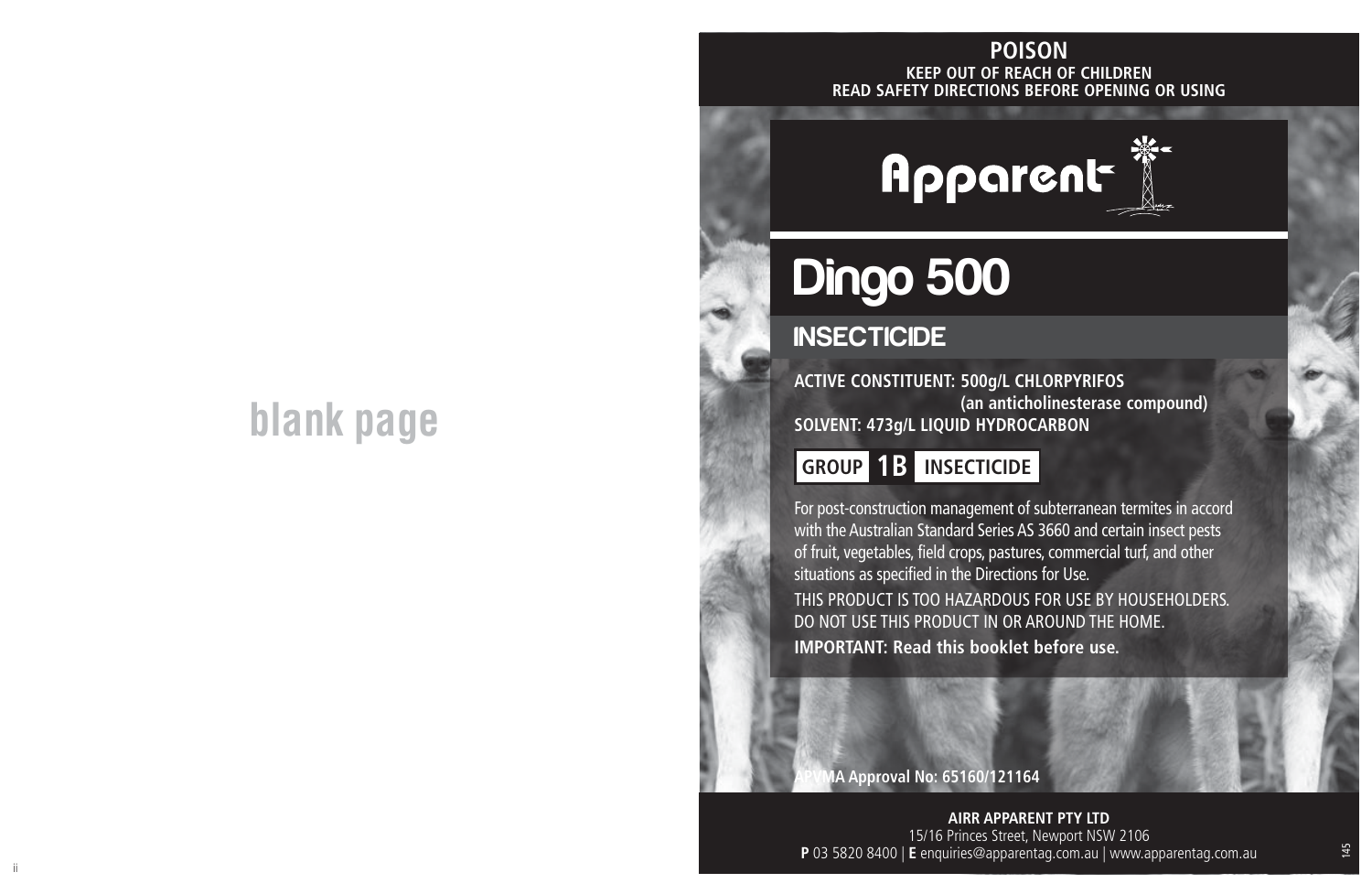#### **DIRECTIONS FOR USE AS A TERMITICIDE**

#### **MANAGEMENT OF SUBTERRANEAN TERMITES (All States, except Tasmania) RESTRAINTS**

DO NOT apply to soils if excessively wet or immediately after heavy rain or if heavy rains are expected within 24 hours to avoid chemical run-off. DO NOT use at less than indicated label rates.

DO NOT use in cavity walls, except for direct treatment of nest.

ENSURE that dolomite sub slab bedding material is permeable to termiticide application.

DO NOT use in the home garden, domestic areas or public spaces.

#### **RATES OF APPLICATION**

**IMPORTANT:** Apparent Dingo 500 Insecticide should be used as part of an overall termite management program as detailed in Australian Standard Series AS 3660. Use Apparent Dingo 500 Insecticide to establish a continuous chemical soil barrier between the structure and the termite colony in accord with Australian Standard Series AS 3660. A great deal of care is required to understand the construction details of the building and to apply the product in a manner which ensures a complete chemical soil barrier. Where necessary, the barrier may need to be reapplied under the building. Application equipment must be fitted with a flow metre and pressure regulator on the application device. The purpose of a chemical soil barrier is to impede and discourage concealed termite entry into a structure. Barriers may still be bridged by termites, but their entry can then be more easily detected during routine inspections. If a barrier is not complete or breached, then concealed termite entry may occur. It is often not possible to form a complete barrier around existing structures in which case other termite management options and/or more frequent inspections will also need to be considered.

| <b>SITUATION</b>                                                            | <b>RATE</b>                                 | <b>CRITICAL COMMENTS</b>                                                                                                                                         |
|-----------------------------------------------------------------------------|---------------------------------------------|------------------------------------------------------------------------------------------------------------------------------------------------------------------|
| Installing a treated soil barrier around buildings.                         | Horizontal Barriers: 100 mL/m <sup>2</sup>  | Horizontal Barriers: Use 100 mL of Apparent Dingo 500 Insecticide per 5 L of water and apply the mixture (emulsion) at a rate of 5 L/m <sup>2</sup> . Not        |
| - Industrial and farm use only.                                             | Vertical Barriers: 2 L/m <sup>3</sup>       | for use in the home garden, domestic of publicly accessible spaces.                                                                                              |
|                                                                             |                                             | <b>Vertical Barriers:</b> Use 2 L of Apparent Dingo 500 Insecticide per 100 L of water and apply the mixture at a rate of 100 L/m <sup>3</sup> .                 |
| Installing a treated soil barrier around buildings north of the Tropic of   | Horizontal Barriers: 200 ml /m <sup>2</sup> | This is an optional high rate for use north of the Tropic of Capricorn, or where <i>M. darwiniensis</i> is a concern.                                            |
| Capricorn or where <i>Mastotermes darwiniensis</i> is a concern. Industrial | Vertical Barriers: 4 L/m <sup>3</sup>       | <b>Horizontal Barriers:</b> Use 200 mL of Apparent Dingo 500 Insecticide per 5 L of water and apply the mixture (emulsion) at a rate of 5 L/m <sup>2</sup> . Not |
| and farm use only.                                                          |                                             | for use in the home garden, domestic of publicly accessible spaces.                                                                                              |
|                                                                             |                                             | <b>Vertical Barriers:</b> Use 4 L of Apparent Dingo 500 Insecticide per 100 L of water and apply the mixture at a rate of 100 L/m <sup>3</sup> .                 |
|                                                                             |                                             | See APPLICATION VOLUME section in GENERAL INSTRUCTIONS for further information.                                                                                  |
|                                                                             |                                             | 4 L/100 L is equivalent to a 2% active ingredient emulsion.                                                                                                      |
|                                                                             |                                             | See Service requirement in <b>GENERAL INSTRUCTIONS</b> for expected barrier life.                                                                                |
| Treatment of termite nest or colony.                                        | 100 mL/10 L of water                        | Once the nest or colony has been located it should be broken open and flooded with emulsion. This includes nests located in trees. When                          |
|                                                                             |                                             | treating trees, the addition of a wetting agent is suggested.                                                                                                    |
|                                                                             |                                             | Refer to Australian Standard Series AS 3660.                                                                                                                     |
| Installing a treated soil barrier around new and existing poles,            | 200 mL/10 L of water or creosote            | Trench (preferred) or rod and puddle-treat backfill, ensuring a complete and continuous treated soil barrier is provided around the pole or post,                |
| eq transmission and building poles, fence posts and palings.                |                                             | to a minimum depth of 300 mm and minimum width of 150 mm. Use 100 L of emulsion per m <sup>3</sup> of soil. In addition, infested poles may be drilled           |
|                                                                             |                                             | near ground level and the cavity flooded with the emulsion. This allows seepage to form a treated soil barrier.                                                  |
|                                                                             |                                             | Note: A 50 mm gap between fence palings and soil will reduce termite attack and fungal decay. Only soil in contact with palings should be treated.               |
|                                                                             |                                             | • Replenishment is recommended within 2 years north of the Tropic of Capricorn and 5 years in other areas.                                                       |
|                                                                             |                                             | If the barrier is disturbed, or rain falls immediately after application, retreat to restore continuity and completeness of the barrier.                         |
|                                                                             |                                             | • Refer to Australian Standard Series AS 3660.                                                                                                                   |

**NOT TO BE USE FOR ANY PURPOSE, OR IN ANY MANNER, CONTRARY TO THIS LABEL UNLESS AUTHORISED UNDER APPROPRIATE LEGISLATION.**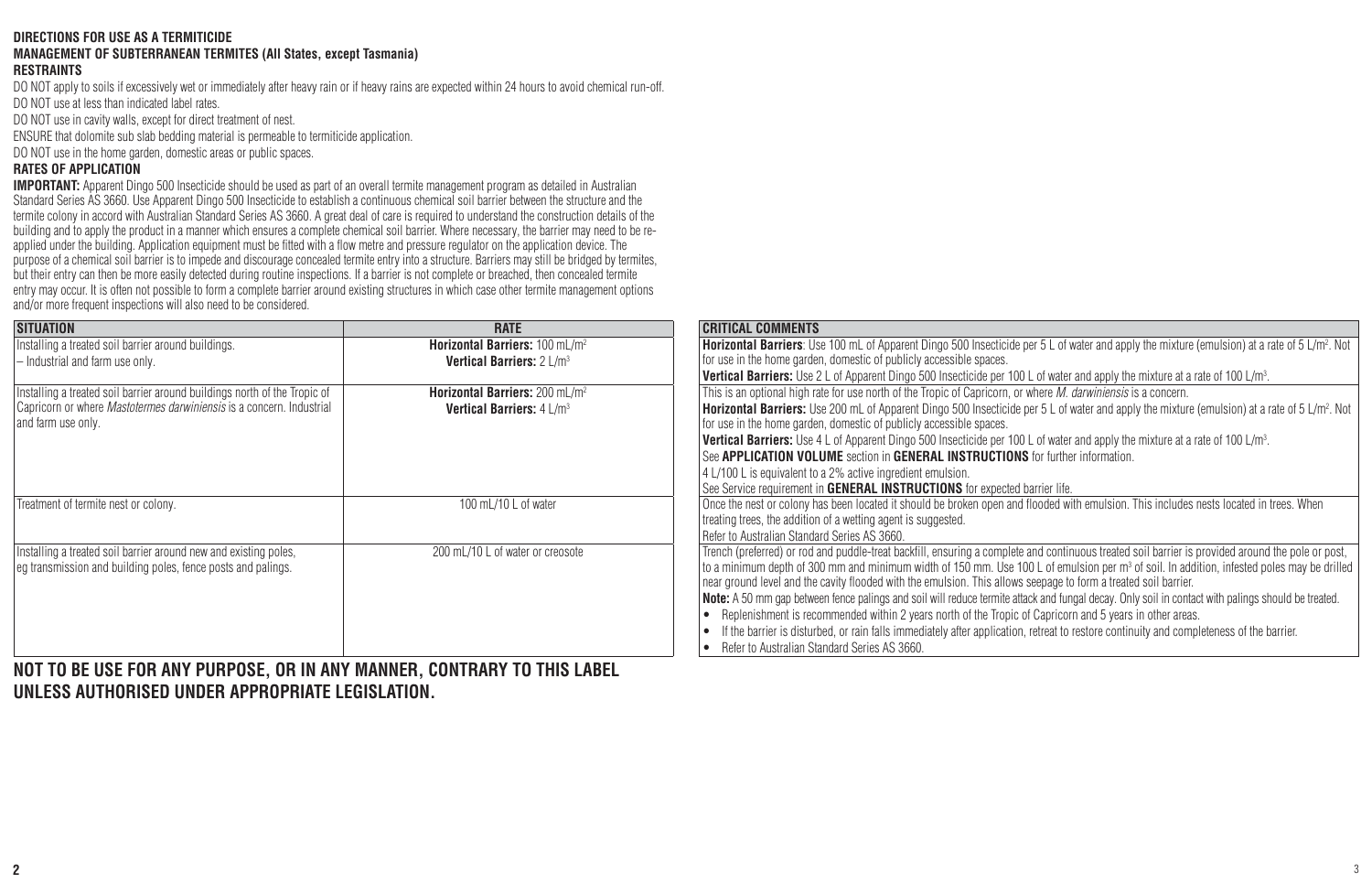#### **APPLICATION INSTRUCTIONS**

#### **1. APPLICATION EQUIPMENT**

#### **Hand Spraying**

• For hand spraying use a rose head shrouded nozzle, operating at 170 kPa, with a flow meter and pressure regulator fitted to the hand-piece. **Treatment Beneath Concrete Slabs or Sealed Areas**

• Where it is not possible or practical to remove the slab to allow direct application to the soil, use a sub-slab injector fitted with multidirectional tip (eg. a B&G or similar system) with a 5 degree upward angle (e.g. 3 way or 4 way) operated at 170 kPa. Ensure a strong seal with the top of the drill hole to avoid leakage. For the best distribution, the injector needs to be held vertically, at right angles to the slab, and rotated during the application through 90 degrees (if using a 4 way dispersion tip), or through 120 degrees (for a 3 way dispersion tip).

#### **Injection into Soil**

• Where it is not possible or practicable to trench the soil; use a soil rod with a 3 or 4 way multi-directional tip (B&G, or similar) operated at 170 kPa. The 4 way tip needs to be rotated during the application through 90 degrees and the 3 way tip through 120 degrees.

#### **APPLICATION VOLUME**

Io compensate for impervious soils such as heavy clay where application of 5 L/m<sup>2</sup> would cause run-off, it may be necessary to apply a volume of emulsion less than 5 L/m². When reducing the total volume of emulsion used, increase the concentration accordingly to match the label rate by mixing the required amount of Apparent Dingo 500 Insecticide per m<sup>2</sup> in a lesser volume of water. **DO NOT** use emulsion volumes less than 2 L for every square metre to be treated.

Note: Use of emulsion volumes other than the recommended 5 L/m² is only permitted when installing barriers in exposed soil. It is not permitted when injecting through the slab or into sealed areas.

#### **Existing Structures**

#### **a) Strategic Drilling Through Slab, or Sealed Areas**

For treatment of slabs when termites are entering the building through the slab, where reticulation systems do not exist, slab drilling and injection will be required. In most cases, unless there is a known severe termite hazard, grid drilling of the slab is not required. Any such need is to be determined by a licensed Pest Manager.

Treatment needs to be made around the inside of all exterior walls to complete a termite barrier, along both sides of interior wall partitions, around plumbing/electrical or piping entry points and along major cracks or expansion joints. When treating along major cracks or expansion joints it is recommended that holes are drilled alternately on either side of the crack at the recommended drill hole spacings.

For a sand base or sandy soil, apply through a row of holes drilled no more than 300 mm apart and 100 - 200 mm out from the wall, crack or pipe. For a clay base, apply through a row of holes drilled 150 mm apart and 100 mm from the wall, crack or pipe. Apply 10 L of emulsion per linear metre and ensure the holes are securely plugged after treatment.

#### **b) External Barrier**

**An external barrier should be installed around the perimeter of the building and should circumference all pipes and service facilities. External barriers should be created by using either a vertical or horizontal barrier, as determined by the building construction type and adjoining ground level. An external barrier is an essential part of the treatment when relying on a chemical soil barrier to provide the full termite management system as per AS 3660.**

An external horizontal barrier is only required when prevention of concealed vertical access by termites is necessary at the perimeter (e.g. when ground level is less than 75 mm from the top of a slab, where the slab is also a barrier to concealed termite movement into the building). A vertical barrier is required when prevention of concealed horizontal access is necessary (e.g. where ground level is higher than building material vulnerable to concealed horizontal entry by termites).

#### **i) Horizontal Barrier: DO NOT USE IN HOMES, GARDENS, RESIDENTIAL SPACES OR PLACES ACCESSIBLE TO THE**

**PUBLIC.** Use a rose head shower nozzle operated at 170 kPa to apply the required rate of 1.5 L of the correctly diluted Apparent Dingo 500 Insecticide per lineal metre (150 mm wide) to soil loosened to a depth of approximately 80 mm (see **APPLICATION VOLUME Section**).

**ii) Vertical Barrier:** The vertical barrier should be at least 150 mm wide and should reach down to 50 mm below the top of the footings. To achieve this trench to the top of the footings, and where this is not possible, a combination of trenching (preferably at least 300 mm deep) and rodding into the base of the trench may be necessary.

Apply Apparent Dingo 500 Insecticide emulsion at 100 L per cubic metre of backfill soil, this equates to 1.5 L of emulsion/linear metre of a trench 150 mm wide and 100 mm deep. Where the required vertical barrier is deeper than 100 mm, ensure the same rate of application for the extra volume of soil. Use a rose head shower nozzle operated at 170 kPa to flood the base of the open trench and also to treat the backfill soil as it is replaced into the trench to ensure even distribution. Where rodding is necessary, rod before the trench is treated using the spacings in the following table.

#### **Rod Spacings:**

| Heavy<br><b>Clav</b> | Clay<br>.oams |        |
|----------------------|---------------|--------|
| 150 mm               | 200 mm        | 300 mm |

Insert the rod to the foundation foot as close as possible to the house wall ensuring the chemical is applied during insertion and withdrawal. (See **APPLICATION EQUIPMENT Section, Injection into Soil**)

#### **c) Suspended Floors**

Install horizontal and vertical barriers as specified in Australian Standard Series AS 3660 to adjoin all substructure walls, stumps, piers, pipes and wastes using the techniques described for **external barriers around concrete slabs**. (See **Existing Structures Section**.)

#### **GENERAL INSTRUCTIONS — Termite Management Termite Management**

To minimise the risk of termite infestation, the subfloor area of buildings should be kept free of stored or waste timber and all other building materials that attract termites. Appropriate action should also be taken to eliminate any undue dampness caused by leaking water or sewerage pipes, or inadequate drainage. Subterranean termites need a constant source of moisture to survive. Provision of adequate ventilation in the subfloor area also helps eliminate undue dampness. Pest managers using this product for termite management should advise the home owner that disturbing the treated soil barrier with subsequent construction of additions or alterations, paths, steps, landscaping, etc, may render the termite management system in place ineffective unless further management options are considered.

#### **Colonies not in contact with the ground**

Occasionally subterranean termites establish a colony in a building without having contact with the soil because they have access to a continuous supply of moisture (e.g. from a faulty plumbing fixture or leaking roof). Such colonies are not affected by chemical soil barriers and should be treated as recommended for established colonies, as per Australian Standard Series AS 3660. Apparent Dingo 500 Insecticide may be applied directly to the termite colony in such situations.

#### **Service requirement**

Regular, competent inspections by a licensed Pest Manager are recommended as part of an overall termite management program to determine the prevailing termite pressure and environmental conditions and consequent requirement for further termite management options. Inspections should be performed at least on an annual basis, but more frequent inspections are strongly recommended.

At the 1% application rate, Apparent Dingo 500 Insecticide can provide an effective chemical soil barrier in subfloor regions for up to 4 years or more north of the Tropic of Capricorn, and up to 10 years or more south of the Tropic of Capricorn. At the I% application rate, Apparent Dingo 500 Insecticide can provide an effective chemical soil barrier in exposed situations for 2 years or more north of the Tropic of Capricorn, and up to 5 years or more south of the Tropic of Capricorn.

At the 2% application rate north of the Tropic of Capricorn, Apparent Dingo 500 Insecticide can provide an effective chemical soil barrier in subfloor regions for up to 6 years or more and in exposed situations for up to 3 years or more. The actual period of efficacy will depend on many factors such as termite hazard, climatic conditions, soil types and soil disturbance and gardening/landscaping practices.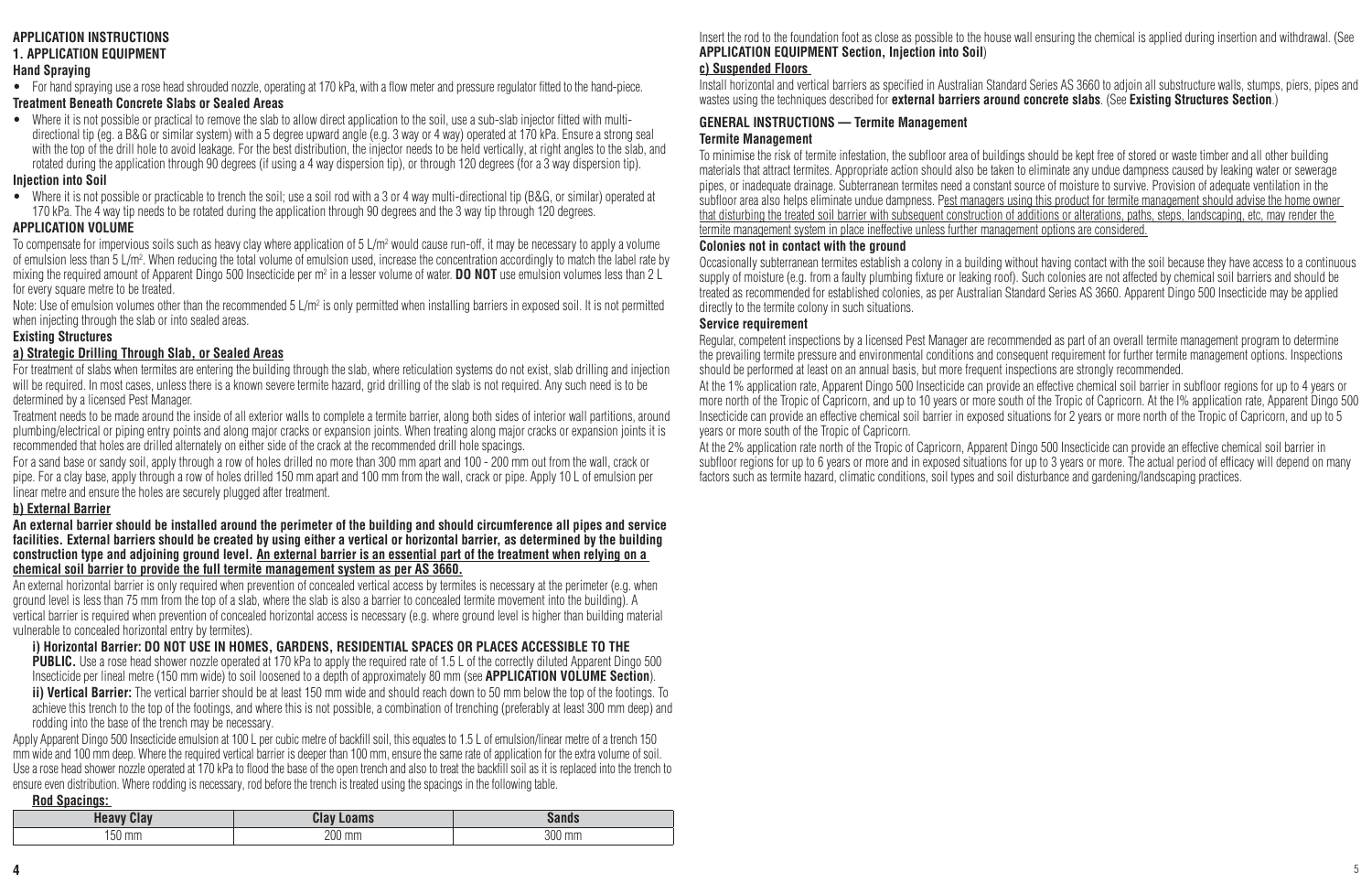#### **DIRECTIONS FOR USE – FOR USE AS AN INSECTICIDE: FRUIT and VEGETABLES**

| <b>CROPS</b>                                                              | <b>INSECT</b>                                                                                                   | <b>STATE</b>                       | <b>RATE</b>                                       |                                                                      |                | WITHHOLDING CRITICAL COMMENTS                                                                                                                                                                                                                                                                                                                                                                                                                                          |
|---------------------------------------------------------------------------|-----------------------------------------------------------------------------------------------------------------|------------------------------------|---------------------------------------------------|----------------------------------------------------------------------|----------------|------------------------------------------------------------------------------------------------------------------------------------------------------------------------------------------------------------------------------------------------------------------------------------------------------------------------------------------------------------------------------------------------------------------------------------------------------------------------|
|                                                                           |                                                                                                                 |                                    | VOL/HA                                            | <b>VOL/100 L WATER</b>                                               | <b>PERIODS</b> |                                                                                                                                                                                                                                                                                                                                                                                                                                                                        |
| Apples, Pears                                                             | San Jose Scale<br>Woolly aphid                                                                                  | Qld, NSW, ACT, SA,<br>WA only      | Not applicable                                    | 100 mL (2% miscible winter oil may be<br>added to the dormant spray) | 14 days        | <b>Dormant period:</b> Apply as late as possible ensuring thorough coverage of all branches.<br>Seasonal Period: Apply to coincide with crawler activity in mid-late November and later as necessary. Ensure thorough<br>coverage of all branches, foliage and fruit.<br>Apply when infestation build-up is first noticed ensuring thorough coverage.                                                                                                                  |
|                                                                           | Wingless Grasshopper                                                                                            | NSW, ACT only                      | $500$ ml                                          | $50$ m                                                               |                | Apply to areas of crop infested with grasshoppers. Also apply as a barrier across the line of advance, when grasshoppers are<br>invading the crop.                                                                                                                                                                                                                                                                                                                     |
| Avocado                                                                   | Avocado Leafroller<br>Ivv Leafroller                                                                            | Qld only                           | $1$ or $2L$                                       | 50 or 100 mL                                                         | 7 days         | Use this rate in a tank mix with 1L/ha (500 mL/100L of water) of dichlorvos (500g/L). For low volume spray equipment use<br>L/ha rate. Apply at first sign of pest activity before larvae move to fruit. Use higher rate when populations are high.                                                                                                                                                                                                                    |
|                                                                           | Ivv Leafroller                                                                                                  | NSW only                           |                                                   |                                                                      |                | Apply at first sign of pest activity before laryae move to fruit. Use higher rate when populations are high. For low yolume<br>spray equipment use L/ha rate.                                                                                                                                                                                                                                                                                                          |
|                                                                           | atania scale<br>Hairv caterpillars<br>Light brown apple moth<br>Redshouldered leaf beetle                       |                                    |                                                   |                                                                      |                | Apply when populations indicate treatment is required. Spot spray affected trees only. Repeat if necessary. Use higher rate<br>when populations are high.                                                                                                                                                                                                                                                                                                              |
| <b>Bananas</b>                                                            | Banana scab moth                                                                                                | Qld only                           | Aerial:<br>1 or 2   in a minimum<br>of 10 L water | $200$ ml<br>Apply a minimum of 500 L water/ha                        | 14 days        | Apply from the first appearance of flower bell and repeat as populations indicate until fingers are exposed. Use high rate with<br>onset of wet weather and/or heavy insect pressure.<br>Note: Burning of voung fruit may occur under poor drying conditions.                                                                                                                                                                                                          |
|                                                                           | Banana weevil borer                                                                                             | Qld. NSW only                      | Not applicable                                    | $1$ or $1.81$                                                        |                | After removal of trash, apply 500-700 mL of spray depending on butt size, to the lower 30 cm of the butt and to the<br>surrounding soil within a radius of 30 cm, ensuring thorough coverage of butt and suckers. Sub tropical areas: Use high<br>rate for annual control of borers. Tropical areas: Use high rate in September - November for initial spray and a follow-up<br>with low rate in February - April should insect presence warrant a second application. |
|                                                                           | Caterpillars                                                                                                    | NSW only                           | Not applicable                                    | 200 mL                                                               |                | Apply from the first appearance of flower bells and repeat as populations indicate until fingers are exposed. Use as ground<br>application only, do not apply by air.                                                                                                                                                                                                                                                                                                  |
| Carrots                                                                   | Light brown apple moth                                                                                          | NSW. ACT. WA only                  | 500 or 700 mL                                     | Not applicable                                                       | Not applicable | Apply when moths are first detected. Repeat at the higher rate if there is a re-occurrence of infestation.                                                                                                                                                                                                                                                                                                                                                             |
| Cassava                                                                   | Cutworms                                                                                                        | Qld only                           | 700 mL                                            |                                                                      |                | Apply to seedlings and soil at base of seedlings, when cutworm activity is observed.                                                                                                                                                                                                                                                                                                                                                                                   |
| Citrus                                                                    | California red scale                                                                                            | NSW, ACT, Vic, SA,<br>WA only      | Not applicable                                    | 100 mL alone or 50 mL + 1 L miscible<br>summer spraying oil          | 14 days        | Apply during November - March period. Two sprays may be required under conditions of heavy scale infestation. Apply with<br>high volume sprayer to point of run-off.                                                                                                                                                                                                                                                                                                   |
|                                                                           |                                                                                                                 | Qld only                           |                                                   | 100 mL alone or 100 mL + 1 L miscible<br>summer spraying oil         |                | Note: Do not use on citrus in areas where integrated control programmes are in operation.                                                                                                                                                                                                                                                                                                                                                                              |
| Citrus Pome Fruit                                                         | <b>Wingless Grasshopper</b>                                                                                     | Vic. Tas, SA only                  | 500 mL                                            | $50$ mL                                                              |                | Spray areas of crop infested with grasshoppers. Also apply as a barrier across the line of advance, when grasshoppers are<br>invading the crop.                                                                                                                                                                                                                                                                                                                        |
| Cole crops<br>Including Cabbage<br>Cauliflower<br><b>Brussels Sprouts</b> | Cabbage moth, Cabbage<br>white butterfly, Cabbage<br>aphid. Cluster caterpillar.<br>Cabbage cluster caterpillar | NSW, ACT, Vic, Tas, SA,<br>WA only | $1.5$ or $21$                                     | 150 or 200 ml                                                        | 5 days         | Spray at 10 to 14 day intervals. Use high rate under heavy pest pressure.<br>Large plants: Use 1000 L of spray/ha. To improve spray coverage add non-ionic wetting agents as recommended.                                                                                                                                                                                                                                                                              |
| Broccoli                                                                  | Corn earworm, Native<br>budworm                                                                                 | Qld only                           | 1.5L                                              | $150$ ml                                                             |                | Apply when pests first appear.<br>Large plants: Use 1000 L of sprav/ha.                                                                                                                                                                                                                                                                                                                                                                                                |
|                                                                           | Corn earworm                                                                                                    | NSW. ACT. Vic. SA.<br>WA only      | $1.5$ or $21$                                     | 150 or 200 mL                                                        |                | Apply at 10 to 14 day intervals. Use high rate under heavy pest pressure.<br>Large plants: Use 1000 L of spray/ha.                                                                                                                                                                                                                                                                                                                                                     |
|                                                                           | Native budworm                                                                                                  | NSW, ACT, Vic. Tas. SA.<br>WA only |                                                   |                                                                      |                | Apply at 10 day intervals commencing when pests first appear. Apply at 7 day intervals under heavy pest pressure.<br>Large plants: Use 1000 L/ha.                                                                                                                                                                                                                                                                                                                      |
|                                                                           | Wingless Grasshopper                                                                                            | NSW, ACT, Vic, Tas,<br>SA only     | $500$ mL                                          | $50$ m                                                               |                | Spray areas of crop infested with grasshoppers. Also apply as a barrier across line of advance, when grasshoppers are<br>invading the crop.                                                                                                                                                                                                                                                                                                                            |
|                                                                           | Redlegged earth mite, Blue<br>nat mite                                                                          | NSW, ACT, only                     | 140 or 300 mL                                     | Not applicable                                                       |                | Use higher rate for severe infestations. Headlands and vegetation surrounding the crop may also need to be sprayed.                                                                                                                                                                                                                                                                                                                                                    |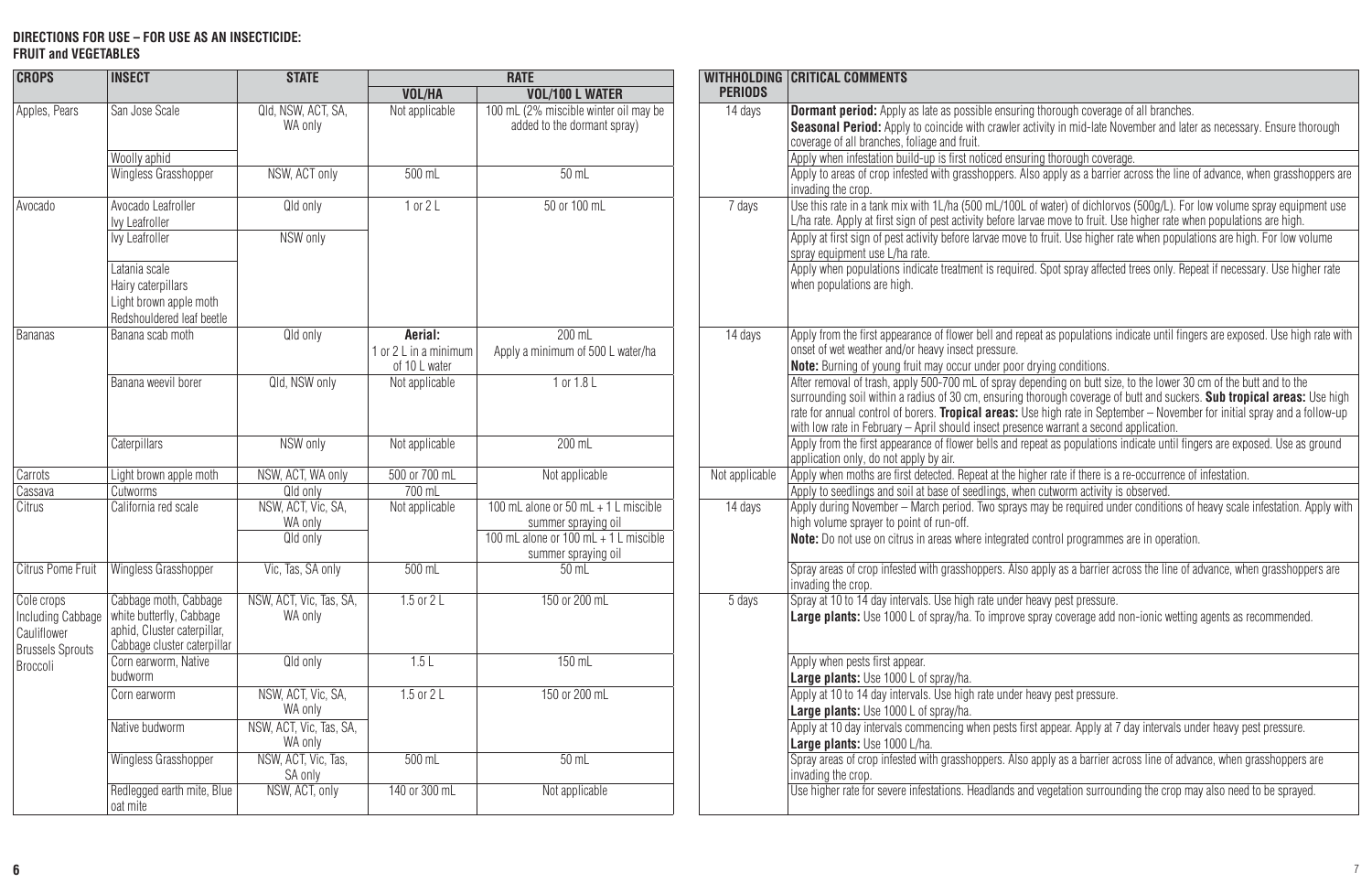| <b>CROPS</b>              | <b>INSECT</b>                         | <b>STATE</b>           |                                                                                       | <b>RATE</b>                                                          |                | <b>WITHHOLDING CRITICAL COMMENTS</b>                                                                                                                                                                                                                               |
|---------------------------|---------------------------------------|------------------------|---------------------------------------------------------------------------------------|----------------------------------------------------------------------|----------------|--------------------------------------------------------------------------------------------------------------------------------------------------------------------------------------------------------------------------------------------------------------------|
|                           |                                       |                        | VOL/HA                                                                                | <b>VOL/100 L WATER</b>                                               | <b>PERIODS</b> |                                                                                                                                                                                                                                                                    |
| Cabbage                   | African black beetle                  | NSW only               | 2 L (Boom spray)                                                                      | 300 mL (Drench)                                                      | 5 days         | <b>Boom spray:</b> Apply in 500 $-$ 1000 L of water/ha at or soon after planting as a 10 $-$ 15 cm band spray.                                                                                                                                                     |
| Cauliflower               |                                       |                        |                                                                                       |                                                                      |                | <b>Drench:</b> Apply 100 mL of diluted spray to base of each plant. Treat as soon as the first signs of infestation are observed.                                                                                                                                  |
|                           |                                       |                        |                                                                                       |                                                                      |                | <b>Note:</b> If attack is prolonged follow up boom spray or drench treatment may be necessary.                                                                                                                                                                     |
| Cucurbits                 | White flies                           | NSW only               | Not applicable                                                                        | 50 mL/100 L of water                                                 |                | Apply when pest if first detected. If required repeat applications every 10 to 14 days.                                                                                                                                                                            |
| Ginger                    | <b>Cutworms</b>                       | Qld only               | $700 - 900$ mL                                                                        | Not applicable                                                       | Not applicable | Apply when pest population is evident from damage to the primary shoot at or below ground, or to the first leaf during growth.                                                                                                                                     |
| Grape vines               | Light brown apple moth                | All States             | $500$ mL                                                                              | $50$ mL                                                              | 14 days        | Apply initial spray just after berry set (early October). Later schedule sprays should be made as required.                                                                                                                                                        |
|                           | Grapevine moth                        | Qld, NSW, ACT only     |                                                                                       |                                                                      |                |                                                                                                                                                                                                                                                                    |
|                           | Grapevine scale                       | Tas, SA, WA only       | Not applicable                                                                        | 100 mL alone or 50 mL + 1 L miscible<br>winter oil                   |                | Apply as a dormant spray, post-pruning (July).                                                                                                                                                                                                                     |
| Kiwi fruit                | Common armyworm                       | NSW. Vic. WA. SA. Tas. | 11                                                                                    | 50 mL                                                                |                | Apply at green tip at least 10 days after dormant lime sulphur application and pre-blossom. Do not apply post blossom.                                                                                                                                             |
|                           | Southern armworm                      | Qld only               |                                                                                       |                                                                      |                |                                                                                                                                                                                                                                                                    |
|                           | Light brown apple moth                |                        |                                                                                       |                                                                      |                |                                                                                                                                                                                                                                                                    |
| Mango                     | Common Mango scale                    | Old only               | Not applicable                                                                        | $100$ mL                                                             | 21 days        | Apply to coincide with crawler activity. Ensure thorough coverage of all branches, foliage and fruit.                                                                                                                                                              |
| Pineapples                | Pineapple mealybug, Ants              | Qld only               | Not applicable                                                                        | 50 or 100 ml                                                         | Not applicable | Apply when pest are first seen and repeat at 90 days intervals or as necessary. Use a minimum of 3000 L of spray/ha, Use                                                                                                                                           |
|                           |                                       |                        |                                                                                       |                                                                      |                | higher rate under heavy pest pressure.                                                                                                                                                                                                                             |
|                           | White arubs                           |                        | 5L                                                                                    | Not applicable                                                       |                | Apply as a pre-plant spray to a freshly cultivated soil surface. Incorporate immediately by rotary hoeing to a depth of 10-20 cm                                                                                                                                   |
| Potatoes                  | African black beetle                  | NSW, ACT, WA only      | 3 or 6 L                                                                              | Not applicable                                                       | Not applicable | Apply the spray to the soil immediately prior to planting, ensuring thorough immediate incorporation to a depth of 15 cm.<br>Use higher rate under heavy pest pressure.                                                                                            |
|                           |                                       |                        | 900 mL                                                                                |                                                                      |                | Apply as a second spray as bands on either side of plants at final hilling-up. Ensure good incorporation of the spray<br>immediately into the soil in the hill.                                                                                                    |
|                           | Whitefringed weevil                   | NSW, ACT, Vic. WA only | 6 L                                                                                   |                                                                      |                | Apply pre-plant and incorporate into the soil immediately after application.                                                                                                                                                                                       |
|                           |                                       | WA. NSW only           | 11                                                                                    |                                                                      |                | Apply at hilling-up or 7 weeks after planting as a follow-up to pre-planting incorporation.                                                                                                                                                                        |
|                           | Wireworms                             | Vic only               | 61                                                                                    |                                                                      |                | Apply as a band spray to the soils surface incorporating immediately. Use before planting in areas where wireworms are a<br>known problem.                                                                                                                         |
| Silver beet               | Redlegged earth mite<br>Blue oat mite | NSW only               | 140 to 300 ml                                                                         |                                                                      |                | Use higher rate for severe infestations. Headlands and vegetation surrounding the crop may also need to be treated.                                                                                                                                                |
| Stone fruit<br>(excluding | European earwig                       | NSW only               | $\overline{21}$                                                                       | $100$ ml                                                             | 14 days        | Spray application: Apply in a minimum of 2000 L/ha in spring. If lower volume is used increase concentration to apply<br>2 i of product/ha.                                                                                                                        |
| cherries)                 |                                       |                        | $200$ mL + $250$ mL<br>sunflower oil/5 kg<br>cracked wheat or<br>cracked sorghum bait |                                                                      |                | Bait application: Apply 5 kg of bait/ha in spring by fertilizer spreader. See GENERAL INSTRUCTIONS on preparation of<br>cracked wheat or cracked sorghum bait.                                                                                                     |
|                           | San Jose scale                        | Qld. WA. NSW only      | Not applicable                                                                        | 100 mL (2% miscible winter oil may be<br>added to the dormant spray) |                | <b>Dormant period:</b> Apply as late as possible ensuring thorough coverage of all branches.<br>Seasonal period: Apply to coincide with crawler activity mid-late November and later if necessary. Ensure thorough<br>coverage of all branches, foliage and fruit. |
|                           |                                       |                        |                                                                                       |                                                                      |                | Note: Some fruit marking may occur if high volume spraying is carried out under hot, dry conditions.                                                                                                                                                               |
| Strawberries              | Field crickets<br>Mole crickets       | Qld only               | 100 mL/10 kg bran<br>hait/ha                                                          | Not applicable                                                       | Not applicable | Apply in recently rationed strawberry patches or newly planted runners when damage or pest populations indicate.<br>Broadcast, preferably in the late afternoon, to base of plants and inter-row space. See GENERAL INSTRUCTIONS on<br>preparation of bran baits.  |

| INSECT                                | <b>RATE</b><br><b>STATE</b> |                                                                                       |                                                    | WITHHOLDING CRITICAL COMMENTS |                                                                                                                                                                                                                                                                   |  |
|---------------------------------------|-----------------------------|---------------------------------------------------------------------------------------|----------------------------------------------------|-------------------------------|-------------------------------------------------------------------------------------------------------------------------------------------------------------------------------------------------------------------------------------------------------------------|--|
|                                       |                             | VOL/HA                                                                                | <b>VOL/100 L WATER</b>                             | <b>PERIODS</b>                |                                                                                                                                                                                                                                                                   |  |
| African black beetle                  | NSW only                    | 2 L (Boom sprav)                                                                      | 300 mL (Drench)                                    | 5 days                        | <b>Boom spray:</b> Apply in 500 – 1000 L of water/ha at or soon after planting as a 10 – 15 cm band spray.                                                                                                                                                        |  |
|                                       |                             |                                                                                       |                                                    |                               | <b>Drench:</b> Apply 100 mL of diluted spray to base of each plant. Treat as soon as the first signs of infestation are observed.                                                                                                                                 |  |
|                                       |                             |                                                                                       |                                                    |                               | Note: If attack is prolonged follow up boom spray or drench treatment may be necessary.                                                                                                                                                                           |  |
| White flies                           | NSW only                    | Not applicable                                                                        | 50 mL/100 L of water                               |                               | Apply when pest if first detected. If required repeat applications every 10 to 14 days.                                                                                                                                                                           |  |
| Cutworms                              | Qld only                    | $700 - 900$ mL                                                                        | Not applicable                                     | Not applicable                | Apply when pest population is evident from damage to the primary shoot at or below ground, or to the first leaf during growth.                                                                                                                                    |  |
| Light brown apple moth                | <b>All States</b>           | 500 mL                                                                                | $50$ m                                             | 14 days                       | Apply initial spray just after berry set (early October). Later schedule sprays should be made as required.                                                                                                                                                       |  |
| Grapevine moth                        | Qld. NSW. ACT only          |                                                                                       |                                                    |                               |                                                                                                                                                                                                                                                                   |  |
| Grapevine scale                       | Tas, SA, WA only            | Not applicable                                                                        | 100 mL alone or 50 mL + 1 L miscible<br>winter oil |                               | Apply as a dormant spray, post-pruning (July).                                                                                                                                                                                                                    |  |
| Common armyworm                       | NSW. Vic. WA. SA. Tas.      | 11                                                                                    | $50$ ml                                            |                               | Apply at green tip at least 10 days after dormant lime sulphur application and pre-blossom. Do not apply post blossom.                                                                                                                                            |  |
| Southern armvworm                     | Qld only                    |                                                                                       |                                                    |                               |                                                                                                                                                                                                                                                                   |  |
| Light brown apple moth                |                             |                                                                                       |                                                    |                               |                                                                                                                                                                                                                                                                   |  |
| Common Mango scale                    | Qld only                    | Not applicable                                                                        | $100$ mL                                           | 21 days                       | Apply to coincide with crawler activity. Ensure thorough coverage of all branches, foliage and fruit.                                                                                                                                                             |  |
| Pineapple mealybug, Ants              | Old only                    | Not applicable                                                                        | 50 or 100 mL                                       | Not applicable                | Apply when pest are first seen and repeat at 90 days intervals or as necessary. Use a minimum of 3000 L of spray/ha. Use<br>higher rate under heavy pest pressure.                                                                                                |  |
| White grubs                           |                             | 5L                                                                                    | Not applicable                                     |                               | Apply as a pre-plant spray to a freshly cultivated soil surface. Incorporate immediately by rotary hoeing to a depth of 10-20 cm.                                                                                                                                 |  |
| African black beetle                  | NSW. ACT. WA only           | 3 or 6 L                                                                              | Not applicable                                     | Not applicable                | Apply the spray to the soil immediately prior to planting, ensuring thorough immediate incorporation to a depth of 15 cm.<br>Use higher rate under heavy pest pressure.                                                                                           |  |
|                                       |                             | 900 mL                                                                                |                                                    |                               | Apply as a second spray as bands on either side of plants at final hilling-up. Ensure good incorporation of the spray<br>immediately into the soil in the hill.                                                                                                   |  |
| Whitefringed weevil                   | NSW. ACT. Vic. WA only      | 6L                                                                                    |                                                    |                               | Apply pre-plant and incorporate into the soil immediately after application.                                                                                                                                                                                      |  |
|                                       | WA. NSW only                | 1 <sub>L</sub>                                                                        |                                                    |                               | Apply at hilling-up or 7 weeks after planting as a follow-up to pre-planting incorporation.                                                                                                                                                                       |  |
| Wireworms                             | Vic only                    | 61                                                                                    |                                                    |                               | Apply as a band spray to the soils surface incorporating immediately. Use before planting in areas where wireworms are a<br>known problem.                                                                                                                        |  |
| Redlegged earth mite<br>Blue oat mite | NSW only                    | 140 to 300 mL                                                                         |                                                    |                               | Use higher rate for severe infestations. Headlands and vegetation surrounding the crop may also need to be treated.                                                                                                                                               |  |
| European earwig                       | NSW only                    | 2L                                                                                    | $100$ mL                                           | 14 days                       | Spray application: Apply in a minimum of 2000 L/ha in spring. If lower volume is used increase concentration to apply<br>2   of product/ha.                                                                                                                       |  |
|                                       |                             | $200$ mL + $250$ mL<br>sunflower oil/5 kg<br>cracked wheat or<br>cracked sorghum bait |                                                    |                               | Bait application: Apply 5 kg of bait/ha in spring by fertilizer spreader. See GENERAL INSTRUCTIONS on preparation of<br>cracked wheat or cracked sorghum bait.                                                                                                    |  |
| San Jose scale                        | Qld. WA. NSW only           | Not applicable                                                                        | 100 mL (2% miscible winter oil may be              |                               | <b>Dormant period:</b> Apply as late as possible ensuring thorough coverage of all branches.                                                                                                                                                                      |  |
|                                       |                             |                                                                                       | added to the dormant spray)                        |                               | Seasonal period: Apply to coincide with crawler activity mid-late November and later if necessary. Ensure thorough<br>coverage of all branches, foliage and fruit.                                                                                                |  |
|                                       |                             |                                                                                       |                                                    |                               | Note: Some fruit marking may occur if high volume spraying is carried out under hot, dry conditions.                                                                                                                                                              |  |
| Field crickets<br>Mole crickets       | Qld only                    | 100 mL/10 kg bran<br>bait/ha                                                          | Not applicable                                     | Not applicable                | Apply in recently rationed strawberry patches or newly planted runners when damage or pest populations indicate.<br>Broadcast, preferably in the late afternoon, to base of plants and inter-row space. See GENERAL INSTRUCTIONS on<br>oreparation of bran baits. |  |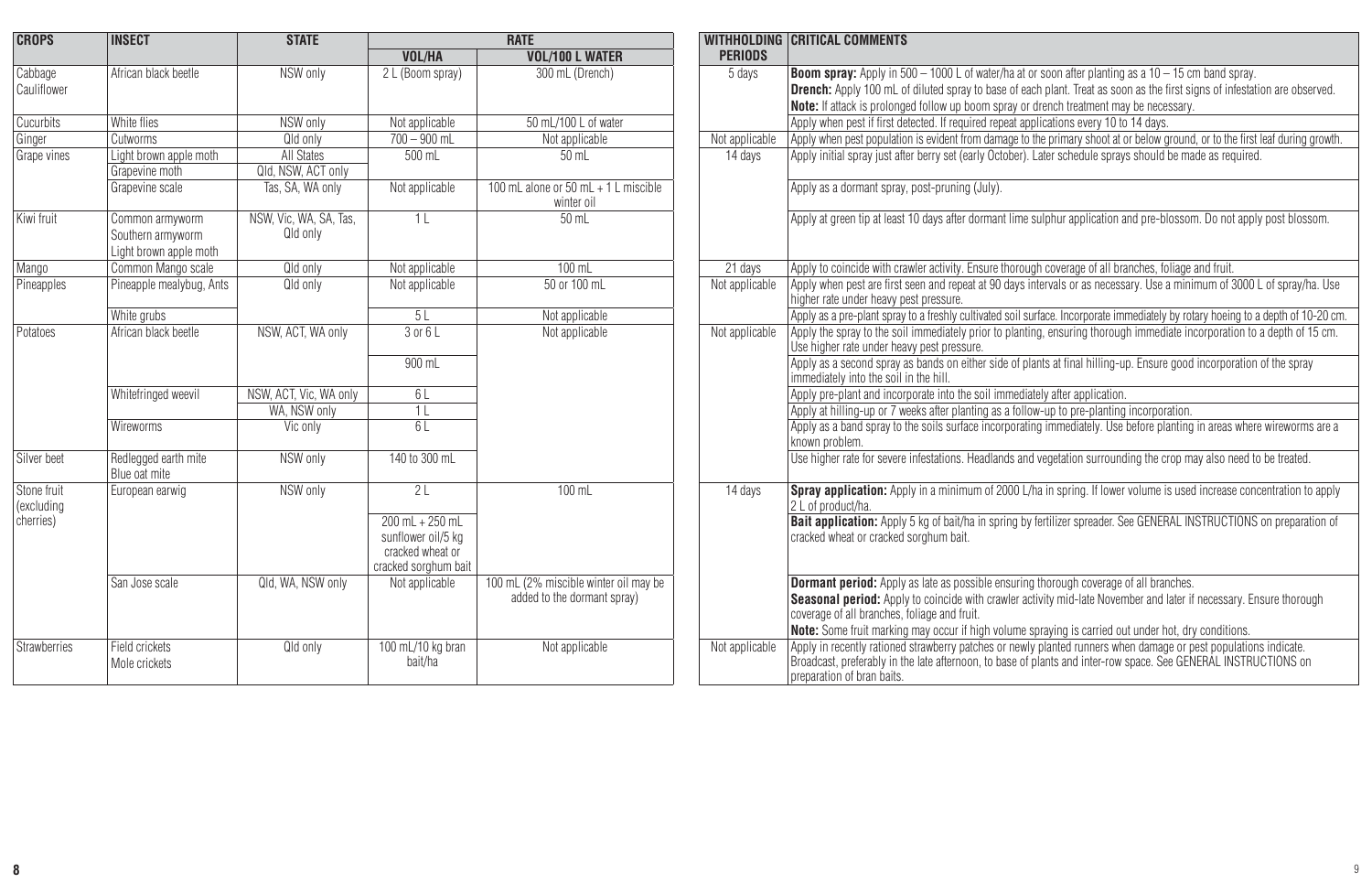| <b>CROPS</b>                                                                                                                                      | <b>INSECT</b>                   | <b>STATE</b>                   |                              | <b>RATE</b>            |                                                  | WITHHOLDING CRITICAL COMMENTS                                                                                                                                                                                                                                                                                    |
|---------------------------------------------------------------------------------------------------------------------------------------------------|---------------------------------|--------------------------------|------------------------------|------------------------|--------------------------------------------------|------------------------------------------------------------------------------------------------------------------------------------------------------------------------------------------------------------------------------------------------------------------------------------------------------------------|
|                                                                                                                                                   |                                 |                                | VOL/HA                       | <b>VOL/100 L WATER</b> | <b>PERIODS</b>                                   |                                                                                                                                                                                                                                                                                                                  |
| Tomatoes                                                                                                                                          | Tomato grubs                    | Qld, NSW, ACT, Vic,<br>WA only | 1.5 or 2 L                   | 150 or 200 mL          | 3 days                                           | Spray on 7 to 10 day schedule commencing at flowering. Use high rate under heavy pest pressure.                                                                                                                                                                                                                  |
|                                                                                                                                                   | Native budworm                  | Tas only                       |                              |                        |                                                  |                                                                                                                                                                                                                                                                                                                  |
|                                                                                                                                                   | Green vegetable bug             | Tas, SA, WA only               |                              |                        |                                                  | Spray at first sign of bug activity. Use higher rate under heavy pest pressure.                                                                                                                                                                                                                                  |
|                                                                                                                                                   | Green peach aphid               | Qld, Vic, Tas, SA, WA only     | 11                           | 100 mL                 |                                                  | Spray when aphids are seen.<br>Large plants: Use 100L/ha                                                                                                                                                                                                                                                         |
|                                                                                                                                                   | Wingless grasshopper            | NSW, Vic. Tas, SA only         | 500 mL                       | 50 mL                  |                                                  | Spray areas of crop infested with grasshoppers. Also apply as a barrier across the line of advance, v<br>invading the crop.                                                                                                                                                                                      |
|                                                                                                                                                   | Wireworm<br>False wireworm      | Qld only                       | 5 L/ha sprayed               | Not applicable         | Not applicable                                   | Apply as a band at least 10 cm wide into the open furrow at planting. Spray the entire furrow width u<br>behind the planting tyne. Use a minimum spray volume of 20L/ha. See GENERAL INSTRUCTIONS of                                                                                                             |
|                                                                                                                                                   | African black beetle            | NSW only                       | 2 L (Boom spray)             | 300 mL (Drench)        |                                                  | <b>Boom spray:</b> Apply in 500-1000 L of water/ha at or soon after planting as a 10-15 cm band spray<br><b>Drench:</b> Apply 100 mL of diluted spray to base of each plant. Treat as soon as first sign of infestati<br>Note: If attack is prolonged follow up boom spray or drench treatment may be necessary. |
| Vegetables<br>Including:                                                                                                                          | Wingless grasshopper            | NSW, Vic, Tas only             | 500 mL                       | 50 mL                  | <b>Tomatoes</b><br>3 days                        | Spray areas of crop infested with grasshoppers. Also apply as a barrier across the line of advance, v<br>invading the crop.                                                                                                                                                                                      |
| Asparagus,<br>Beans, Beetroot,                                                                                                                    | Cutworms                        | All States                     | 700 mL                       | 70 mL                  | <b>Cole Crops</b>                                | Apply immediately infestation is observed. Increase concentration to compensate if application is be<br>should cover soil out to at least 20 cm on both sides of row crop.                                                                                                                                       |
| Broccoli, Brussels<br>sprouts, Cabbage,                                                                                                           | Field crickets<br>Mole crickets | Qld only                       | 100 mL/10 kg bran<br>bait/ha | Not applicable         | 5 days                                           | Apply as pest populations indicate.<br>See GENERAL INSTRUCTIONS on preparation of bran baits.                                                                                                                                                                                                                    |
| Cauliflower,<br>Capsicum, Carrot,<br>Celery, Eggplant,<br>Onion, Peas,<br>Potato, Radish,<br>Rhubarb, Shallot,<br>Sweet potato,<br>Tomato, Turnip | Vegetable weevil                | NSW only                       | 800 mL                       | Not applicable         | <b>Asparagus</b><br>14 days<br>Celery<br>14 days | Apply immediately infestation is observed. Apply as a band over the young plants and adjacent soil<br>treatment should be sufficient if plants are sprayed at the seedling stage or soon afterwards.                                                                                                             |

#### **FIELD CROPS AND PASTURE**

| <b>CROPS</b>             | <b>INSECT</b>              | <b>STATE</b>            | VOL/HA                 | <b>WITHHOLDING</b><br><b>PERIODS</b> | <b>CRITICAL COMMENTS</b>                                                                                |
|--------------------------|----------------------------|-------------------------|------------------------|--------------------------------------|---------------------------------------------------------------------------------------------------------|
| Cereals                  | Southern armyworm          | All States              | 700 or 900 mL          | <b>Cereals</b>                       | Spray over total crop area when infestation is widespread. When pests are moving as an "are             |
| Pasture                  | Common armyworm            |                         |                        | 10 days                              | the infestation.                                                                                        |
| Forage crops             |                            |                         |                        |                                      | Late stage instar: Use higher rate when larvae 3cm in length. Apply follow-up treatment as              |
|                          | <b>Blackheaded Pasture</b> | NSW, ACT, Vic, Tas, SA, | 900 mL/ha              | Grazing                              | Treat when larvae are actively foraging as indicated by numerous piles of fresh soil, or castes         |
|                          | Cockchafer                 | WA only                 |                        | 2 days                               | followed by showers. Apply by ground rig boom as late in the afternoon as possible.                     |
| Cereals                  | Pasture webworm            | NSW, ACT, Vic, Tas,     | 700 mL                 |                                      | Spray at first sign of damage. Apply with ground-rig boom or mister or by air.                          |
|                          |                            | SA only                 |                        |                                      |                                                                                                         |
|                          |                            | WA only                 | 300 mL                 |                                      | <b>Pre-plant:</b> Apply with the label rate of an approved tillage herbicide to foliage prior to any cu |
|                          |                            |                         |                        |                                      | <b>Post-emergence:</b> Apply at first sign of damage. Apply with ground-rig boom or mister or b         |
| Cereals                  | Cutworms                   | Qld, NSW, ACT, Tas,     | 900 mL in a minimum of | <b>Cereals</b>                       | Apply immediately infestation is observed. Apply follow-up treatments as required.                      |
| Pasture young plants of  |                            | WA only                 | 100 L water            | 10 days                              |                                                                                                         |
| oil seeds                |                            | Vic only                | 700 mL in a minimum of |                                      |                                                                                                         |
| Cereals                  | Cutworms (Agrotis munda    | SA only                 | 100 L water            | Grazing                              |                                                                                                         |
| Pasture Oil seeds        | and A. infusa)             |                         |                        | 2 days                               |                                                                                                         |
| Cereals                  | Cereal curculio            | SA, WA only             | 120 mL/100 kg seed     | Not applicable                       | Apply as a seed dressing just prior to sowing through an accurately calibrated applicator.              |
|                          |                            |                         |                        |                                      | Note: A sowing rate of 95 kg/ha (min.) is necessary to ensure economic responses are achieved.          |
| Cereals, Pasture, Forage | Spur-throated locust       | Qld, NSW, ACT, Vic,     | $1.25$ or $1.5$ L      | <b>Cereals</b>                       | Spray areas of crop or pasture infested with locusts. Apply spray to trees or roosting sites to c       |
| crops                    |                            | WA only                 |                        | 10 days                              | Late stage hoppers and adults: Use higher rate.                                                         |
|                          |                            |                         |                        | Grazing                              |                                                                                                         |
|                          |                            |                         |                        | 2 days                               |                                                                                                         |

| INSECT                          | <b>STATE</b>                   |                              | <b>RATE</b>            |                           | WITHHOLDING CRITICAL COMMENTS                                                                                                                                                                                                                                                                                                   |
|---------------------------------|--------------------------------|------------------------------|------------------------|---------------------------|---------------------------------------------------------------------------------------------------------------------------------------------------------------------------------------------------------------------------------------------------------------------------------------------------------------------------------|
|                                 |                                | VOL/HA                       | <b>VOL/100 L WATER</b> | <b>PERIODS</b>            |                                                                                                                                                                                                                                                                                                                                 |
| Tomato grubs                    | Qld, NSW, ACT, Vic,<br>WA only | 1.5 or 2 L                   | 150 or 200 mL          | 3 days                    | Spray on 7 to 10 day schedule commencing at flowering. Use high rate under heavy pest pressure.                                                                                                                                                                                                                                 |
| Native budworm                  | Tas only                       |                              |                        |                           |                                                                                                                                                                                                                                                                                                                                 |
| Green vegetable bug             | Tas, SA, WA only               |                              |                        |                           | Spray at first sign of bug activity. Use higher rate under heavy pest pressure.                                                                                                                                                                                                                                                 |
| Green peach aphid               | Qld, Vic, Tas, SA, WA only     | 1 <sub>L</sub>               | 100 mL                 |                           | Spray when aphids are seen.<br>Large plants: Use 100L/ha                                                                                                                                                                                                                                                                        |
| Wingless grasshopper            | NSW, Vic, Tas, SA only         | 500 mL                       | 50 mL                  |                           | Spray areas of crop infested with grasshoppers. Also apply as a barrier across the line of advance, when grasshoppers are<br>invading the crop.                                                                                                                                                                                 |
| Wireworm<br>False wireworm      | Qld only                       | 5 L/ha sprayed               | Not applicable         | Not applicable            | Apply as a band at least 10 cm wide into the open furrow at planting. Spray the entire furrow width using a nozzle directly<br>behind the planting tyne. Use a minimum spray volume of 20L/ha. See GENERAL INSTRUCTIONS on self application.                                                                                    |
| African black beetle            | NSW only                       | 2 L (Boom spray)             | 300 mL (Drench)        |                           | <b>Boom spray:</b> Apply in 500-1000 L of water/ha at or soon after planting as a 10-15 cm band spray.<br><b>Drench:</b> Apply 100 mL of diluted spray to base of each plant. Treat as soon as first sign of infestation is noticed.<br>Note: If attack is prolonged follow up boom spray or drench treatment may be necessary. |
| Wingless grasshopper            | NSW, Vic, Tas only             | 500 mL                       | $50$ mL                | <b>Tomatoes</b><br>3 days | Spray areas of crop infested with grasshoppers. Also apply as a barrier across the line of advance, when grasshoppers are<br>invading the crop.                                                                                                                                                                                 |
| Cutworms                        | All States                     | 700 mL                       | 70 mL                  | <b>Cole Crops</b>         | Apply immediately infestation is observed. Increase concentration to compensate if application is below 1000 L/ha. Spray<br>should cover soil out to at least 20 cm on both sides of row crop.                                                                                                                                  |
| Field crickets<br>Mole crickets | Qld only                       | 100 mL/10 kg bran<br>bait/ha | Not applicable         | 5 days                    | Apply as pest populations indicate.<br>See GENERAL INSTRUCTIONS on preparation of bran baits.                                                                                                                                                                                                                                   |
| Vegetable weevil                | NSW only                       | 800 mL                       | Not applicable         | Asparagus<br>14 days      | Apply immediately infestation is observed. Apply as a band over the young plants and adjacent soil along the row. One<br>treatment should be sufficient if plants are sprayed at the seedling stage or soon afterwards.                                                                                                         |
|                                 |                                |                              |                        | Celery<br>14 days         |                                                                                                                                                                                                                                                                                                                                 |
|                                 |                                |                              |                        |                           |                                                                                                                                                                                                                                                                                                                                 |

| <b>STATE</b>                 | VOL/HA                 | <b>WITHHOLDING</b><br><b>PERIODS</b> | <b>CRITICAL COMMENTS</b>                                                                                                                                                                                                                    |
|------------------------------|------------------------|--------------------------------------|---------------------------------------------------------------------------------------------------------------------------------------------------------------------------------------------------------------------------------------------|
| <b>All States</b>            | 700 or 900 mL          | <b>Cereals</b><br>10 days            | Spray over total crop area when infestation is widespread. When pests are moving as an "army" treat a broad strip over and in advance of<br>the infestation.                                                                                |
|                              |                        |                                      | Late stage instar: Use higher rate when larvae 3cm in length. Apply follow-up treatment as required.                                                                                                                                        |
| CT. Vic, Tas, SA,<br>WA only | 900 mL/ha              | Grazing<br>2 days                    | Treat when larvae are actively foraging as indicated by numerous piles of fresh soil, or castes on the surface. This usually occurs after dry spells<br>followed by showers. Apply by ground rig boom as late in the afternoon as possible. |
| ACT. Vic. Tas.<br>SA only    | 700 mL                 |                                      | Spray at first sign of damage. Apply with ground-rig boom or mister or by air.                                                                                                                                                              |
| WA only                      | 300 mL                 |                                      | <b>Pre-plant:</b> Apply with the label rate of an approved tillage herbicide to foliage prior to any cultivation.<br>Post-emergence: Apply at first sign of damage. Apply with ground-rig boom or mister or by air.                         |
| ISW, ACT, Tas.               | 900 mL in a minimum of | <b>Cereals</b>                       | Apply immediately infestation is observed. Apply follow-up treatments as required.                                                                                                                                                          |
| WA only                      | 100 L water            | 10 days                              |                                                                                                                                                                                                                                             |
| Vic only                     | 700 mL in a minimum of |                                      |                                                                                                                                                                                                                                             |
| SA only                      | 100 L water            | Grazing                              |                                                                                                                                                                                                                                             |
|                              |                        | 2 days                               |                                                                                                                                                                                                                                             |
| A, WA only                   | 120 mL/100 kg seed     | Not applicable                       | Apply as a seed dressing just prior to sowing through an accurately calibrated applicator.                                                                                                                                                  |
|                              |                        |                                      | Note: A sowing rate of 95 kg/ha (min.) is necessary to ensure economic responses are achieved.                                                                                                                                              |
| ISW. ACT. Vic.<br>WA onlv    | 1.25 or $1.5$ L        | Cereals<br>10 days<br>Crozina        | Spray areas of crop or pasture infested with locusts. Apply spray to trees or roosting sites to control swarming adult locusts.<br>Late stage hoppers and adults: Use higher rate.                                                          |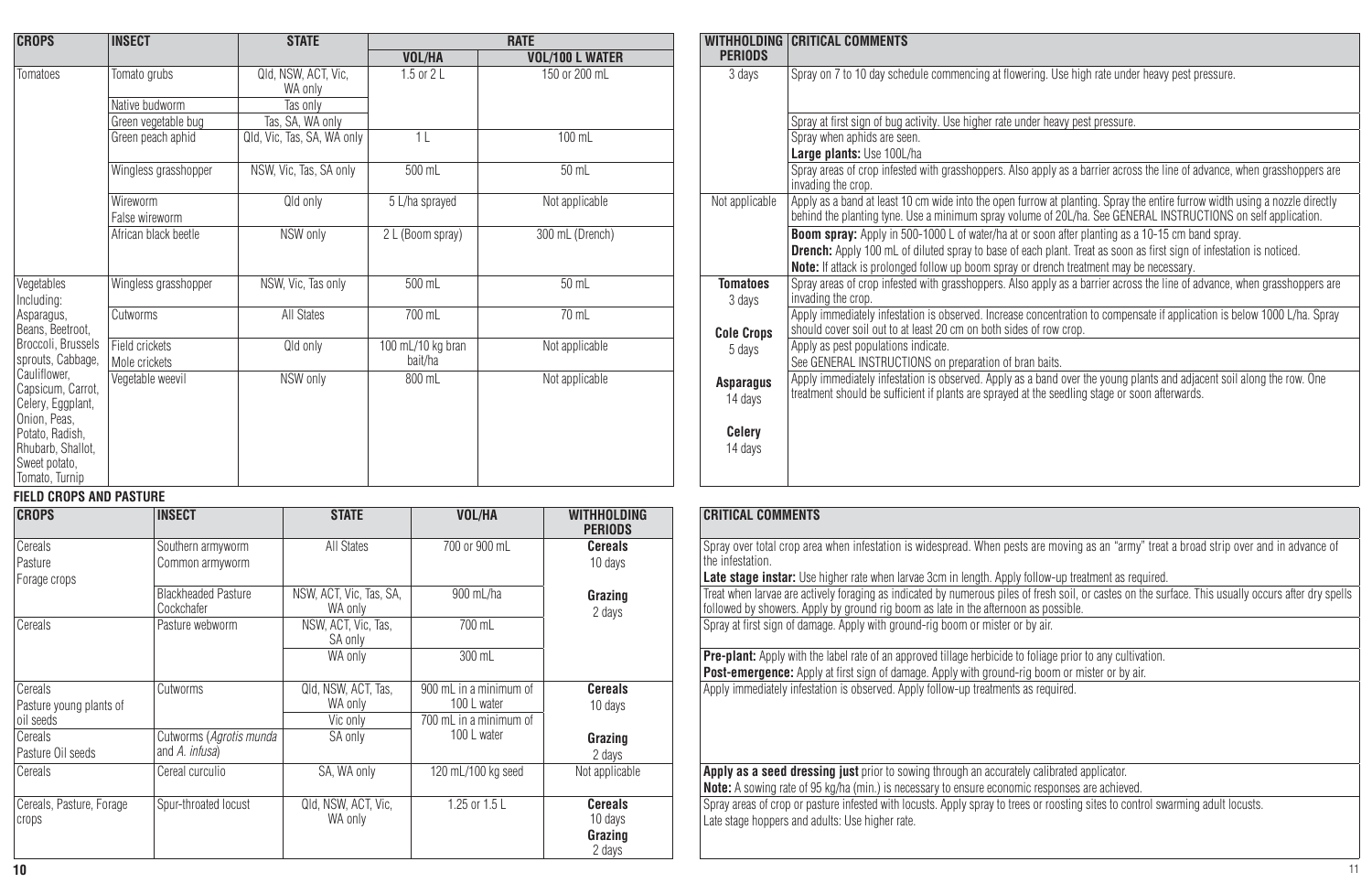| <b>CROPS (cont)</b>                                     | <b>INSECT</b>             | <b>STATE</b>                   | <b>VOL/HA</b>                         | <b>WITHHOLDING</b><br><b>PERIODS</b> |
|---------------------------------------------------------|---------------------------|--------------------------------|---------------------------------------|--------------------------------------|
| Cereals, Pasture, Forage                                | Australian plaque locust  | Vic only                       | 560 mL                                | <b>Cereals</b>                       |
| crops (Cont)                                            |                           |                                | 350 mL                                | 10 days                              |
|                                                         |                           | SA only                        | 560 mL                                |                                      |
|                                                         |                           | Qld, NSW, ACT, WA only         | $350$ ml                              | Grazing                              |
|                                                         | Migratory locust          | Qld only                       |                                       | 2 days                               |
|                                                         | Blue Oat mite             | All States                     | $140$ ml                              |                                      |
|                                                         | Redlegged earth mite      | NSW. ACT. Vic. WA. SA.         |                                       |                                      |
|                                                         | Lucerne flea              | Tas only                       | 70 mL                                 |                                      |
| Cereals, Pasture, Oil seeds                             | Wingless Grasshopper      | NSW, ACT. Vic. Tas.<br>SA only | 500 mL                                |                                      |
| Field Peas, Broad beans,                                | Blue oat mite             | NSW only                       | $140 - 300$ mL                        | Cereals                              |
| Chickpeas, Lupins, Lucerne                              | Redlegged earth mite      |                                |                                       | 10 days                              |
| Lucerne pastures, Clover,                               |                           |                                |                                       |                                      |
| seed crops, Rapeseed,                                   |                           |                                |                                       | Grazing                              |
| Linseed. Safflower. Wheat.                              |                           |                                |                                       | 2 days                               |
| Oats, Barley, Rye, Triticale,                           |                           |                                |                                       |                                      |
| Improved annual pastures,                               |                           |                                |                                       |                                      |
| Established perennial pastures<br>Cotton (young plants) |                           | Qld. NSW only                  | 900 ml in a minimum of                | Cotton                               |
|                                                         | Cutworms                  |                                | 100 L water                           | 4 weeks                              |
|                                                         | Pink spotted bollworm     | Qld only                       | 11                                    |                                      |
|                                                         | moth                      |                                |                                       |                                      |
|                                                         | Sour-throated locusts     | Qld, NSW only                  | $1.25$ or $1.5L$                      | Grazing<br>4 weeks                   |
|                                                         |                           |                                |                                       |                                      |
|                                                         | Wingless grasshopper      |                                | 500 mL                                |                                      |
|                                                         | Cotton aphid              |                                | 300 or 400 mL                         |                                      |
|                                                         | Cotton flea beetles       |                                | 900 mL or 1.5 L                       |                                      |
|                                                         | Redshouldered leaf beetle |                                |                                       |                                      |
|                                                         | Springtails               | Qld, NSW only                  | 300 mL                                | Cotton                               |
|                                                         | Migratory locust          | Qld only                       | 350 mL                                | 4 weeks                              |
|                                                         | Wireworm                  | Qld, NSW only                  | In-furrow 5 to 15 mL/100              |                                      |
|                                                         | False Wireworm            |                                | m row or 500 mL to 1.5                | Grazino                              |
|                                                         |                           |                                | L/ha for row spacing of               | 4 weeks                              |
|                                                         |                           |                                | 1 metre                               |                                      |
| Lucerne<br>(young plants)                               | Cutworms                  | Qld, NSW, Tas, WA only         | 900 mL in a minimum of<br>100 L water | Grazing<br>2 days                    |
|                                                         |                           | Vic only                       | 700 ml in minimum of                  |                                      |
|                                                         | Cutworms (Agrotis munda   | SA only                        | 100 L water                           |                                      |
|                                                         | and A. infusa)            |                                |                                       |                                      |
| Lucerne                                                 | Webspinner caterpillar    | Qld. NSW only                  | 700 mL                                |                                      |
|                                                         | Lucerne leaf roller       |                                | 300 or 400 mL                         |                                      |
|                                                         |                           |                                |                                       |                                      |
| Lucerne and Medics in                                   | Spotted alfalfa aphid     | NSW only                       | 200 or 300 mL                         |                                      |
| Pasture and Forage crops                                | Bluegreen aphid           | NSW, ACT, Qld, Vic, Tas,       |                                       |                                      |
|                                                         |                           | SA, WA only                    |                                       |                                      |
|                                                         | Pea aphid                 | Qld, NSW, ACT, Vic, Tas,       |                                       |                                      |
|                                                         |                           | SA only                        |                                       |                                      |
|                                                         | Sitona weevil             | NSW, ACT, Vic, Tas,            | $350$ ml                              |                                      |
|                                                         |                           | SA only                        |                                       |                                      |

## **CRITICAL COMMENTS Adults:** Spray areas of crop or pasture infested with locusts. **Hoppers:** Spray a swath in advance of marching band and then spray along the dense marching front. Continue spraying until all hoppers have been contacted. Spray areas of crop, trees and roosting sites infested with locusts. Spray when pests appear in large numbers, 3-6 weeks after autumn rains. Re-spray as necessary. Avoid spraying when pests are sheltering. Spray when at least 2.5 cm cover of pasture or crop is present. DO NOT spay if rain is imminent. Spray area of crop or pasture infested with grasshoppers. Apply also as a barrier across the line of advance, when grasshoppers are invading the crop. Apply as a ground spray immediately prior to seedling emergence using sufficient water to give good coverage. If mite activity is severe also spray headlands and surrounding vegetation prior to seedling emergence. Apply immediately infestation is observed. Apply follow-up treatments as required. Apply when 10-15 moths are trapped on two consecutive nights. This prevents infestation of bolls by larvae. Spray areas of crop infested with locusts. Apply spray to trees or roosting sites to control swarming adult locusts. **Late stage instar:** Use higher rate. Spray areas of crop infested with grasshoppers. Apply also as a barrier across the line of advance, when grasshoppers are invading the crop. Apply when pests first appear. Re-spray as indicated by field inspection. Use higher rate for higher populations. Apply when pests are present. Use higher rate under heavy pest pressure. Spray when large numbers of pests occur and damage is evident. Re-spray as necessary. Spray areas of crop, trees and roosting sites infested with locusts. Use higher rate with extreme population numbers. See GENERAL INSTRUCTIONS on soil application. Apply immediately infestation is observed. Apply follow-up treatments as required. Sprav when pests appear. Apply when pests first appear. **Late stage instar:** Use higher rate when larvae 1.5 cm in length are present and/or under heavy pest pressure. Spray when aphids first appear. Use the higher rate when large numbers of aphids are invading the crop. **Seedling lucerne, medics:** Apply when 1-2 aphids/plant are observed. **Established Lucerne, medics:** Apply when 20-40 aphids/stem are observed. Apply October to December, or in autumn when adults occur in damaging numbers.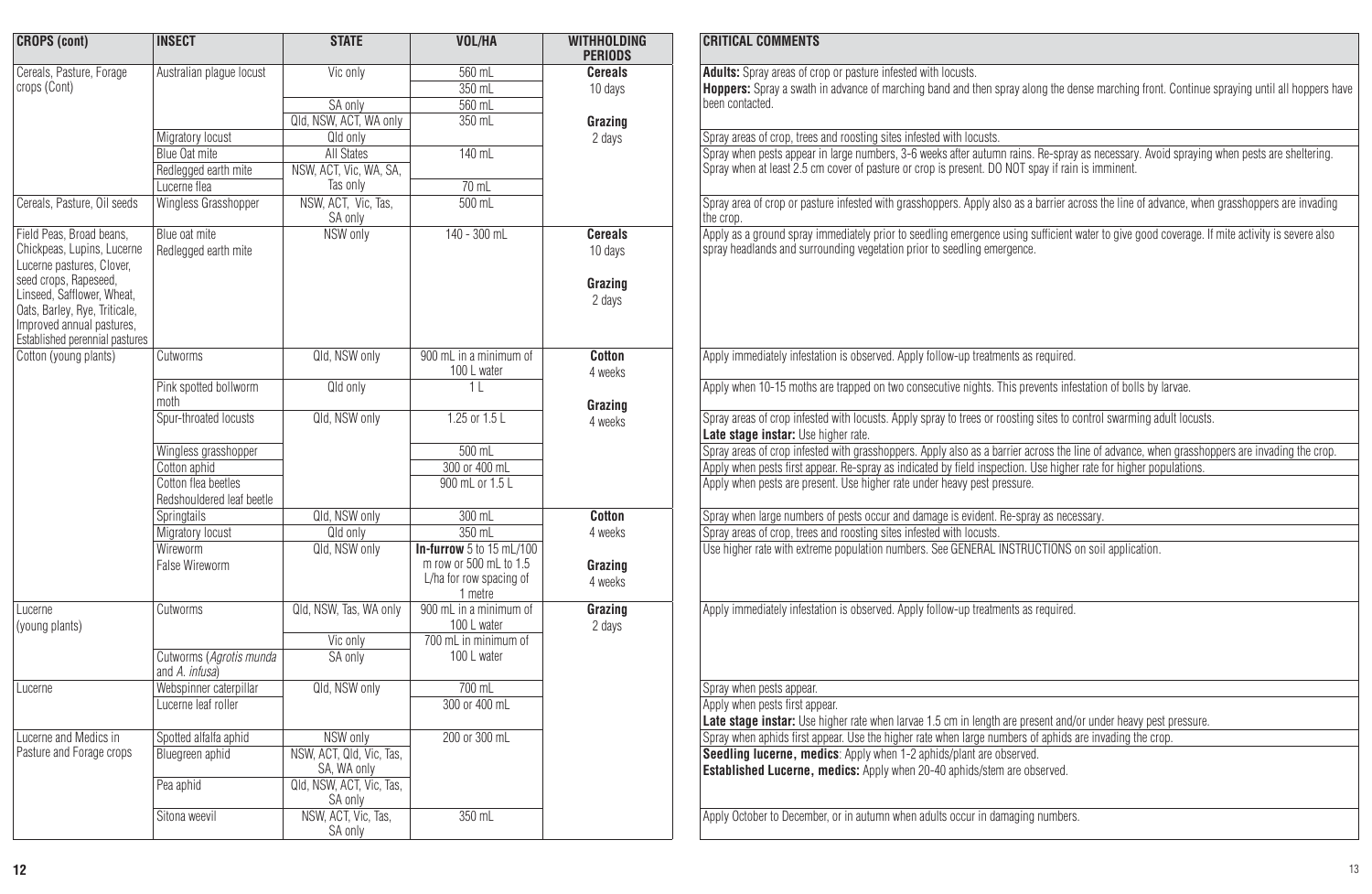| <b>CROPS (cont)</b>                                | <b>INSECT</b>                                              | <b>STATE</b>                  | VOL/HA                                                                                         | <b>WITHHOLDING</b><br><b>PERIODS</b> | <b>CRITICAL COMMENTS</b>                                                                                                                                                                                                                                            |
|----------------------------------------------------|------------------------------------------------------------|-------------------------------|------------------------------------------------------------------------------------------------|--------------------------------------|---------------------------------------------------------------------------------------------------------------------------------------------------------------------------------------------------------------------------------------------------------------------|
| Hops                                               | Armyworm common and<br>Southern, Light Brown<br>Apple Moth | Vic & Tas only                | 160 mL/100L water                                                                              | Not applicable                       | Spray on first appearance of pests and repeat as numbers indicate.                                                                                                                                                                                                  |
| Maize<br>Soybeans                                  | African black beetle                                       | NSW only                      | 20 mL/100 m row or 2 L/ha<br>for row spacing of 1 metre                                        | Not applicable                       | Apply at sowing as a 15-20 cm band spray. For best results spray nozzles should be in front of press wheels on planter. Press wheels assist<br>in establishment                                                                                                     |
| Sunflower                                          | False wireworm<br>Cockroaches<br><b>Field Crickets</b>     | Qld only                      | $100$ mL + $125$ mL<br>sunflower oil/2.5 kg<br>cracked wheat or cracked<br>sorghum bait/ha     | Not Applicable                       | Apply at planting of crop.<br>See GENERAL INSTRUCTIONS on preparation of cracked wheat or sorghum bait.                                                                                                                                                             |
| Safflower                                          | False wireworm.<br>Wireworms                               | Qld only                      | 0.5 to 1.5 L/ha for row<br>spacing of 1 m<br>0 <sub>R</sub><br>5 ml to 15 ml /100 m<br>of row. | Grazing<br>2 days                    | Apply as an in-furrow band spray at least 10 cm wide using a nozzle directly behind the planting tyne. Use the higher rate for heavy infestations,<br>Apply with 30 - 70 L water per hectare.                                                                       |
| Maize<br>Sunflower                                 | Wireworm<br>False wireworm                                 | Qld, NSW, ACT only            | In-furrow:<br>5 to 15 ml /100 m row or<br>500 mL to 1.5 L/ha for row<br>spacing of 1 metre     | Grazing<br>2 days                    | Use higher rate with extreme population numbers.<br>See GENERAL INSTRUCTIONS on soil application.                                                                                                                                                                   |
| Pasture                                            | Lawn armyworm                                              |                               | $700$ ml                                                                                       | Grazing<br>2 days                    | Spray over total crop area when infestation is widespread. When pests are moving as an "army" treat a broad strip over and in advance of the<br>infestation. Apply follow-up treatments as required                                                                 |
|                                                    | Sod webworm                                                | Old only                      |                                                                                                |                                      | Spray as early as possible once pests appear. Apply with ground-rig boom or mister. Re-spray as necessary.                                                                                                                                                          |
|                                                    | <b>Blackheaded pasture</b><br>cockchafer                   | NSW, Vic, Tas, SA,<br>WA only | $900$ ml                                                                                       |                                      | Treat when larvae are actively foraging as indicated by numerous piles of fresh soil, or casts on the surface. This usually occurs after showers of<br>rain following short dry spells. Apply by ground-rig boom.                                                   |
| Pasture<br>Forage crops                            | Underground grass grub                                     | NSW, Vic. SA, WA only         |                                                                                                |                                      | Apply when caterpillars are actively feeding. Spray before noticeable damage has occurred. Graze pasture prior to spraying to ensure penetration<br>of spray into the pasture sward.                                                                                |
|                                                    | Brown pasture looper                                       | NSW, Vic, Tas, SA,            | $700$ ml                                                                                       |                                      | Spray at first sign of pasture infestation.                                                                                                                                                                                                                         |
|                                                    | Pasture webworm                                            | WA only                       |                                                                                                |                                      | Spray at first sign of damage. Apply with ground-rig boom or mister or by air.                                                                                                                                                                                      |
| Rapeseed<br>(Canola)                               | Wireworm<br>False wireworm                                 | Qld only                      | 1 or 1.5 L/ha                                                                                  | Not applicable                       | Apply as a broadcast application. Use higher rate with extreme population numbers. See GENERAL INSTRUCTIONS on soil application.                                                                                                                                    |
| Rice                                               | Bloodworm                                                  | NSW only                      | 60 or 150 mL                                                                                   | 10 days                              | Use higher rate when water more than 15 cm or amount of decaying plant material is high.                                                                                                                                                                            |
|                                                    | Brown planthopper                                          | Old only                      | 1.5L                                                                                           |                                      | Apply when pest numbers reach 1-2 per tiller and repeat as necessary.                                                                                                                                                                                               |
| Sorghum                                            | Southern armyworm<br>Common armvworm                       | Qld, NSW, ACT only            | 700 or 900 mL                                                                                  | 2 days                               | Spray over total crop area when infestation is widespread. When pests are moving as an "army" treat a broad strip over and in advance of the<br>infestation. Late stage instar: Use higher rate when larvae 3 cm in length. Apply follow-up treatments as required. |
| Note: (DO NOT use<br>on Sugar Drip or Alpha        | Cutworms                                                   |                               | 900 mL in a minimum of<br>100 L water                                                          |                                      | Apply immediately infestation is observed. Apply follow-up treatments as required.                                                                                                                                                                                  |
| sorghum. Check new<br>varieties before applying to | Sour-throated locust                                       |                               | 1.25 or 1.5 L                                                                                  |                                      | Spray areas of crop infested with locusts. Apply spray to trees or roosting sites to control swarming adult locusts.<br>Late stage instar: Use higher rate.                                                                                                         |
| entire crop)                                       | Australian plaque locust                                   |                               | 350 mL                                                                                         |                                      | <b>Adults:</b> Spray areas of crop infested with locusts.<br>Hoppers: Spray a swath in advance of marching band and the dense marching front. Continue spraying until all hoppers have been contacted.                                                              |
|                                                    | <b>Migratory locust</b>                                    | Old only                      |                                                                                                |                                      | Spray all areas of crop, trees and roosting sites infested with locusts                                                                                                                                                                                             |
|                                                    | Sorghum midge                                              | Qld, NSW, ACT only            | 500 mL                                                                                         |                                      | Check regularly (preferably in the morning) and apply when 1-2 midge per head are present from first emergence of boot to pollen shedding.<br>With repeated attack spray at intervals of 5 days or less.                                                            |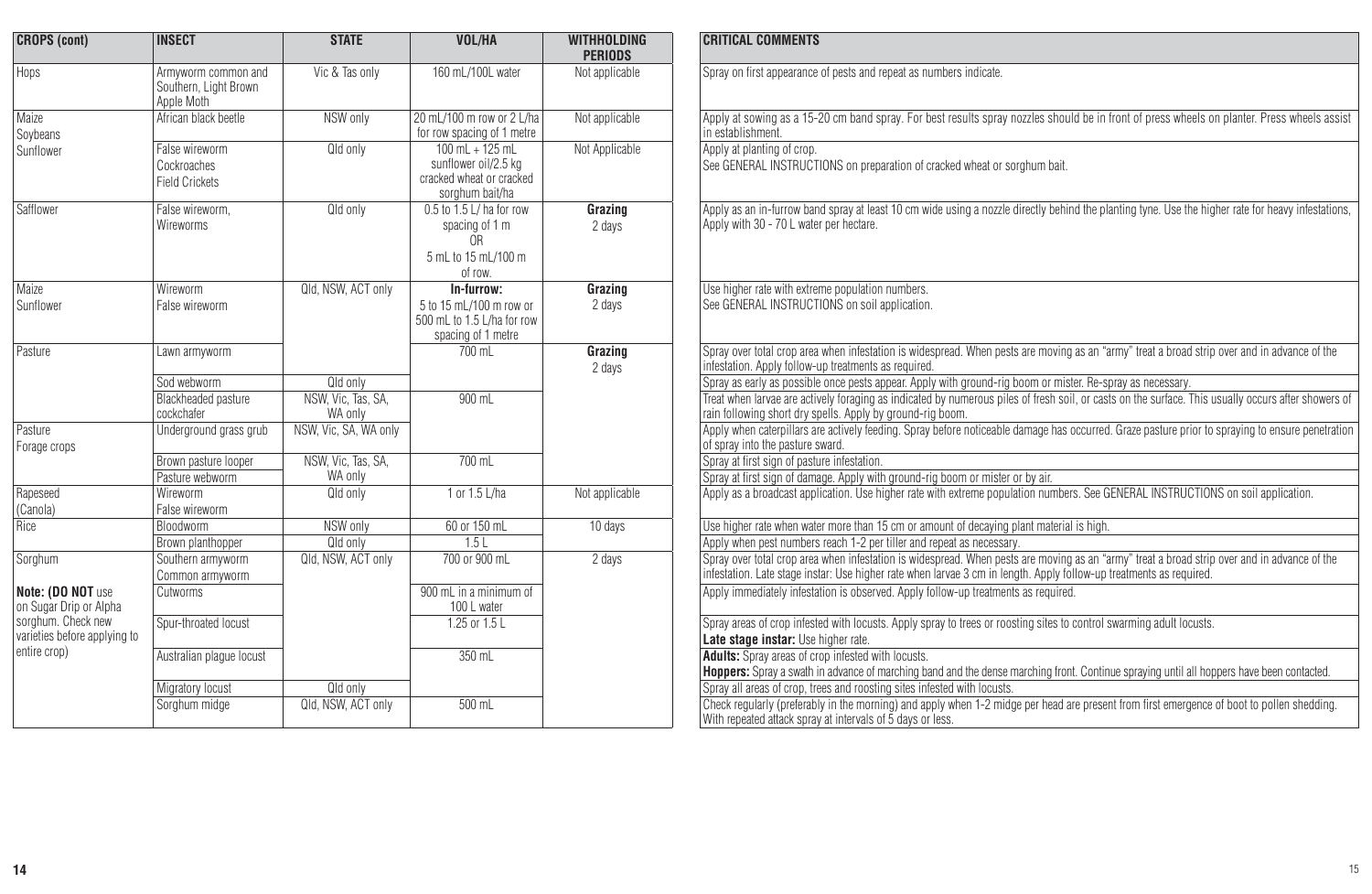| <b>CROPS (cont)</b>          | <b>INSECT</b>                        | <b>STATE</b>       | VOL/HA                                                              | WITHHOLDING<br><b>PERIODS</b> | CRITICAL COMMENTS                                                                                                                                                                                                                      |
|------------------------------|--------------------------------------|--------------------|---------------------------------------------------------------------|-------------------------------|----------------------------------------------------------------------------------------------------------------------------------------------------------------------------------------------------------------------------------------|
| Sorghum (Cont)               | Wireworm                             | Qld, NSW, ACT only | In furrow:                                                          | Not applicable                | Use high rate with extreme population numbers.                                                                                                                                                                                         |
|                              | False wireworm                       |                    | 5 to 15 mL/100 m row or                                             |                               | See GENERAL INSTRUCTIONS on soil application.                                                                                                                                                                                          |
| Note: (DO NOT use            |                                      |                    | 500 mL to 1.5 L/ha for row                                          |                               |                                                                                                                                                                                                                                        |
| on Sugar Drip or Alpha       |                                      |                    | spacing of 1 metre                                                  |                               |                                                                                                                                                                                                                                        |
| sorghum. Check new           | Corn aphid                           |                    | 500 mL                                                              | 2 days                        | Apply when damaging populations of aphids occur.                                                                                                                                                                                       |
| varieties before applying to | False wireworm                       | Qld only           | $100$ ml $+125$ ml                                                  | Grazing                       | Apply at planting of crop.                                                                                                                                                                                                             |
| entire crop)                 | Cockroaches<br>Field crickets        |                    | sunflower oil/2.5 kg<br>cracked wheat or cracked<br>sorghum bait/ha | 2 days                        | See GENERAL INSTRUCTIONS on preparation of cracked wheat or cracked sorghum bait.                                                                                                                                                      |
| Sugar cane                   | Southern armyworm<br>Common armyworm |                    | 700 or 900 mL                                                       | 7 days                        | Spray over total crop area when infestation is widespread. When pests are moving as an "army" treat a broad strip<br>infestation.                                                                                                      |
|                              |                                      |                    |                                                                     | Grazing                       | Late stage instar: Use higher rate when larvae 3 cm in length. Apply follow-up treatments as required.                                                                                                                                 |
|                              | Spur-throated locust                 |                    | 1.25 or 1.5 L                                                       | 2 days                        | Spray areas of crop infested with locusts. Apply spray to trees or roosting sites to control swarming adult locusts.                                                                                                                   |
|                              |                                      |                    |                                                                     |                               | Late stage hoppers and adults: Use higher rate.                                                                                                                                                                                        |
|                              | Australian plaque locust             | Qld only           | 350 mL                                                              |                               | <b>Adults:</b> Spray areas of crop infested with locusts.                                                                                                                                                                              |
|                              | Migratory locust                     |                    |                                                                     |                               | <b>Hoppers:</b> Spray a swath in advance of marching band and then spray along the dense marching front. Continue<br>been contacted. Spray areas of crop, trees and roosting sites infested with locusts.                              |
|                              | Symphylids                           |                    | 2L                                                                  |                               | Apply as a low pressure (less than 35 kPa) or gravity feed spray onto the plant sett and adjacent to soil, at the poi                                                                                                                  |
|                              | Sugar cane wireworm                  | Qld, NSW only      | 1.5L                                                                |                               | planting machine, immediately prior to soil cover being brought in over the sett.                                                                                                                                                      |
|                              | African black beetle<br>Black beetle | NSW only           | 1.5L                                                                |                               | Apply at planting or ratooning. Apply as a low pressure (less than 35 kPa) or gravity feed spray onto the plant set<br>nozzle placed above the planter boards. Repeat treatment within 12 weeks of planting if black beetles re-occur. |
| Tobacco                      | Wireworm, False<br>wireworm.Cutworms | Vic only           | 3L                                                                  |                               | Apply as a pre-plant spray to cultivated soil surface. Incorporate immediately by rotary hoeing to a depth of 10 cn                                                                                                                    |

#### **ORNAMENTALS, TURF AND DOMESTIC SITES**

## **DO NOT use in the home garden, domestic areas or public spaces.**

| <b>CROPS</b>                                         | <b>PEST</b>                    | <b>STATE</b>                    | VOL/HA                               | <b>CRITICAL COMMENTS</b>                                                                                                                                                                    |
|------------------------------------------------------|--------------------------------|---------------------------------|--------------------------------------|---------------------------------------------------------------------------------------------------------------------------------------------------------------------------------------------|
| Potted ornamentals<br>commercial cultivation only    | Scarab beetles - Larvae        | Old only                        | 20 to 40 mL/100 L water              | Apply mixture as a pot drench and water through. Drenching may cause root damage and should be tes<br>treatment.                                                                            |
| Commercial Turf to which<br>the public does not have | Funnel Ant                     | Qld, NSW, ACT only              | 2.0 L/ha or 5 mL/l5 L spot spray     | For spot spraying, apply 30 mL spray to each mound. In areas of high density, a repeat application may I<br>coverage. DO NOT GRAZE TREATED TURF OR FEED TREATED GRASS CLIPPINGS TO ANIMALS. |
| access.                                              | African Black Beetle           | Qld, NSW, ACT, Vic, WA only     | 6.0 L/ha or 60 mL/100 m <sup>2</sup> | Apply to lawn when pests appear. Water in immediately after application.                                                                                                                    |
|                                                      | Argentine Stem Weevil          | NSW, ACT, Vic, Tas, SA, WA only | 4.0 L/ha or 40 mL/100 m <sup>2</sup> | Lightly water following application. Apply as late in the day as possible.                                                                                                                  |
|                                                      | Blackheaded Pasture Cockchafer |                                 | 900 mL/ha or 9 mL/100 m <sup>2</sup> | Use sufficient water to give even coverage. Apply as late in the day as possible.                                                                                                           |
|                                                      | Brown Pasture Looper           |                                 | 700 mL/ha or 7 mL/100 m <sup>2</sup> | Apply when pests first appear.                                                                                                                                                              |
|                                                      | Pasture Webworm                |                                 |                                      | Spray at first sign of damage. Apply with ground rig boom or mister. Apply as late in the day as possible.                                                                                  |
|                                                      | Lawn Armyworm                  | QId, NSW, ACT, Vic, SA, WA only |                                      | Spray over total lawn area when infestation is present. When pests are moving, treat strip over and in adv<br>treatments as required.                                                       |
|                                                      | Sod Webworm                    | All States                      | 700 mL/ha or 7 mL/100 m <sup>2</sup> | Apply as soon as pests appear. Repeat as required.                                                                                                                                          |
|                                                      | Underground Grass Grub         | NSW, ACT, Vic, SA, WA only      | 900 mL/ha or 9 mL/100 m <sup>2</sup> | Apply when caterpillars are actively feeding. Spray before noticeable damage has occurred. Apply as late                                                                                    |
|                                                      | Crickets                       | Qld only                        | 20 mL/20 L                           | Apply as required preferably late in the day.                                                                                                                                               |
| Domestic, Commercial and                             | Argentine Ants                 | NSW, ACT, Vic, Tas, SA only     | 1.0 L/ 100 L water                   | Spray ant tracks, nests and other active areas. Apply to paths in continuous 30 cm bands. Apply to base                                                                                     |
| Industrial Areas not publicly<br>accessible          |                                |                                 |                                      | trunks of trees and shrubs and other hard surfaces to height of 30 cm. In WA, all occurrences to be report                                                                                  |
| Duboisia - commercial<br>cultivation only            | <b>Cutworms</b>                | Qld only                        | 900 mL/100 L water                   | Apply at planting out                                                                                                                                                                       |

| INSECT                               | <b>STATE</b>       | VOL/HA                                                                      | <b>WITHHOLDING</b><br><b>PERIODS</b> | <b>CRITICAL COMMENTS</b>                                                                                                                                                                                                                                           |
|--------------------------------------|--------------------|-----------------------------------------------------------------------------|--------------------------------------|--------------------------------------------------------------------------------------------------------------------------------------------------------------------------------------------------------------------------------------------------------------------|
| Wireworm                             | Qld, NSW, ACT only | In furrow:                                                                  | Not applicable                       | Use high rate with extreme population numbers.                                                                                                                                                                                                                     |
| False wireworm                       |                    | 5 to 15 mL/100 m row or<br>500 mL to 1.5 L/ha for row<br>spacing of 1 metre |                                      | See GENERAL INSTRUCTIONS on soil application.                                                                                                                                                                                                                      |
| Corn aphid                           |                    | 500 mL                                                                      | 2 days                               | Apply when damaging populations of aphids occur.                                                                                                                                                                                                                   |
| False wireworm                       | Qld only           | $100$ ml $+125$ ml                                                          | Grazing                              | Apply at planting of crop.                                                                                                                                                                                                                                         |
| Cockroaches<br>Field crickets        |                    | sunflower oil/2.5 kg<br>cracked wheat or cracked<br>sorghum bait/ha         | 2 days                               | See GENERAL INSTRUCTIONS on preparation of cracked wheat or cracked sorghum bait.                                                                                                                                                                                  |
| Southern armyworm<br>Common armvworm |                    | 700 or 900 mL                                                               | 7 days                               | Spray over total crop area when infestation is widespread. When pests are moving as an "army" treat a broad strip over and in advance of the<br>infestation.                                                                                                       |
|                                      |                    |                                                                             | Grazing                              | Late stage instar: Use higher rate when larvae 3 cm in length. Apply follow-up treatments as required.                                                                                                                                                             |
| Spur-throated locust                 |                    | 1.25 or 1.5 L                                                               | 2 days                               | Spray areas of crop infested with locusts. Apply spray to trees or roosting sites to control swarming adult locusts.<br>Late stage hoppers and adults: Use higher rate.                                                                                            |
| Australian plaque locust             | Qld only           | 350 mL                                                                      |                                      | <b>Adults:</b> Spray areas of crop infested with locusts.                                                                                                                                                                                                          |
| Migratory locust                     |                    |                                                                             |                                      | <b>Hoppers:</b> Spray a swath in advance of marching band and then spray along the dense marching front. Continue spraying until all hoppers have<br>been contacted. Spray areas of crop, trees and roosting sites infested with locusts.                          |
| Symphylids                           |                    | 2L                                                                          |                                      | Apply as a low pressure (less than 35 kPa) or gravity feed spray onto the plant sett and adjacent to soil, at the point of exit from the rear of the                                                                                                               |
| Sugar cane wireworm                  | Qld, NSW only      | 1.5L                                                                        |                                      | planting machine, immediately prior to soil cover being brought in over the sett.                                                                                                                                                                                  |
| African black beetle<br>Black beetle | NSW only           | 1.5L                                                                        |                                      | Apply at planting or ratooning. Apply as a low pressure (less than 35 kPa) or gravity feed spray onto the plant set and adjacent soil through a<br>nozzle placed above the planter boards. Repeat treatment within 12 weeks of planting if black beetles re-occur. |
| Wireworm, False<br>wireworm,Cutworms | Vic only           | 3L                                                                          |                                      | Apply as a pre-plant spray to cultivated soil surface. Incorporate immediately by rotary hoeing to a depth of 10 cm.                                                                                                                                               |

| <b>PEST</b>                    | <b>STATE</b>                    | VOL/HA                                 | <b>CRITICAL COMMENTS</b>                                                                                                                                                                                                                                                             |
|--------------------------------|---------------------------------|----------------------------------------|--------------------------------------------------------------------------------------------------------------------------------------------------------------------------------------------------------------------------------------------------------------------------------------|
| Scarab beetles - Larvae        | Qld only                        | 20 to 40 mL/100 L water                | Apply mixture as a pot drench and water through. Drenching may cause root damage and should be tested on a few plants before widespread<br>treatment.                                                                                                                                |
| Funnel Ant                     | Qld, NSW, ACT only              | 2.0 L/ha or 5 mL/l5 L spot spray       | For spot spraying, apply 30 mL spray to each mound. In areas of high density, a repeat application may be necessary to ensure thorough mound<br>coverage. DO NOT GRAZE TREATED TURF OR FEED TREATED GRASS CLIPPINGS TO ANIMALS.                                                      |
| African Black Beetle           | Qld, NSW, ACT, Vic, WA only     | 6.0 L/ha or 60 mL/100 m <sup>2</sup>   | Apply to lawn when pests appear. Water in immediately after application.                                                                                                                                                                                                             |
| Argentine Stem Weevil          | NSW, ACT, Vic, Tas, SA, WA only | 4.0 L/ha or 40 mL/100 m <sup>2</sup>   | Lightly water following application. Apply as late in the day as possible.                                                                                                                                                                                                           |
| Blackheaded Pasture Cockchafer |                                 | 900 mL/ha or 9 mL/100 m <sup>2</sup>   | Use sufficient water to give even coverage. Apply as late in the day as possible.                                                                                                                                                                                                    |
| Brown Pasture Looper           |                                 | 700 mL/ha or 7 mL/100 m <sup>2</sup>   | Apply when pests first appear.                                                                                                                                                                                                                                                       |
| Pasture Webworm                |                                 |                                        | Spray at first sign of damage. Apply with ground rig boom or mister. Apply as late in the day as possible.                                                                                                                                                                           |
| Lawn Armvworm                  | QId. NSW. ACT. Vic. SA. WA only |                                        | Spray over total lawn area when infestation is present. When pests are moving, treat strip over and in advance of infestation. Apply follow-up<br>treatments as required.                                                                                                            |
| Sod Webworm                    | All States                      | 700 ml /ha or 7 ml /100 m <sup>2</sup> | Apply as soon as pests appear. Repeat as required.                                                                                                                                                                                                                                   |
| Underground Grass Grub         | NSW, ACT, Vic, SA, WA only      | 900 mL/ha or 9 mL/100 m <sup>2</sup>   | Apply when caterpillars are actively feeding. Spray before noticeable damage has occurred. Apply as late in the day as possible.                                                                                                                                                     |
| Crickets                       | Qld only                        | 20 mL/20 L                             | Apply as required preferably late in the day.                                                                                                                                                                                                                                        |
| Argentine Ants                 | NSW, ACT, Vic, Tas, SA only     | 1.0 L/ 100 L water                     | Spray ant tracks, nests and other active areas. Apply to paths in continuous 30 cm bands. Apply to base of buildings, walls, fences, rock work,<br>trunks of trees and shrubs and other hard surfaces to height of 30 cm. In WA, all occurrences to be reported to Dept Agriculture. |
| Cutworms                       | Old only                        | 900 mL/ 100 L water                    | Apply at planting out                                                                                                                                                                                                                                                                |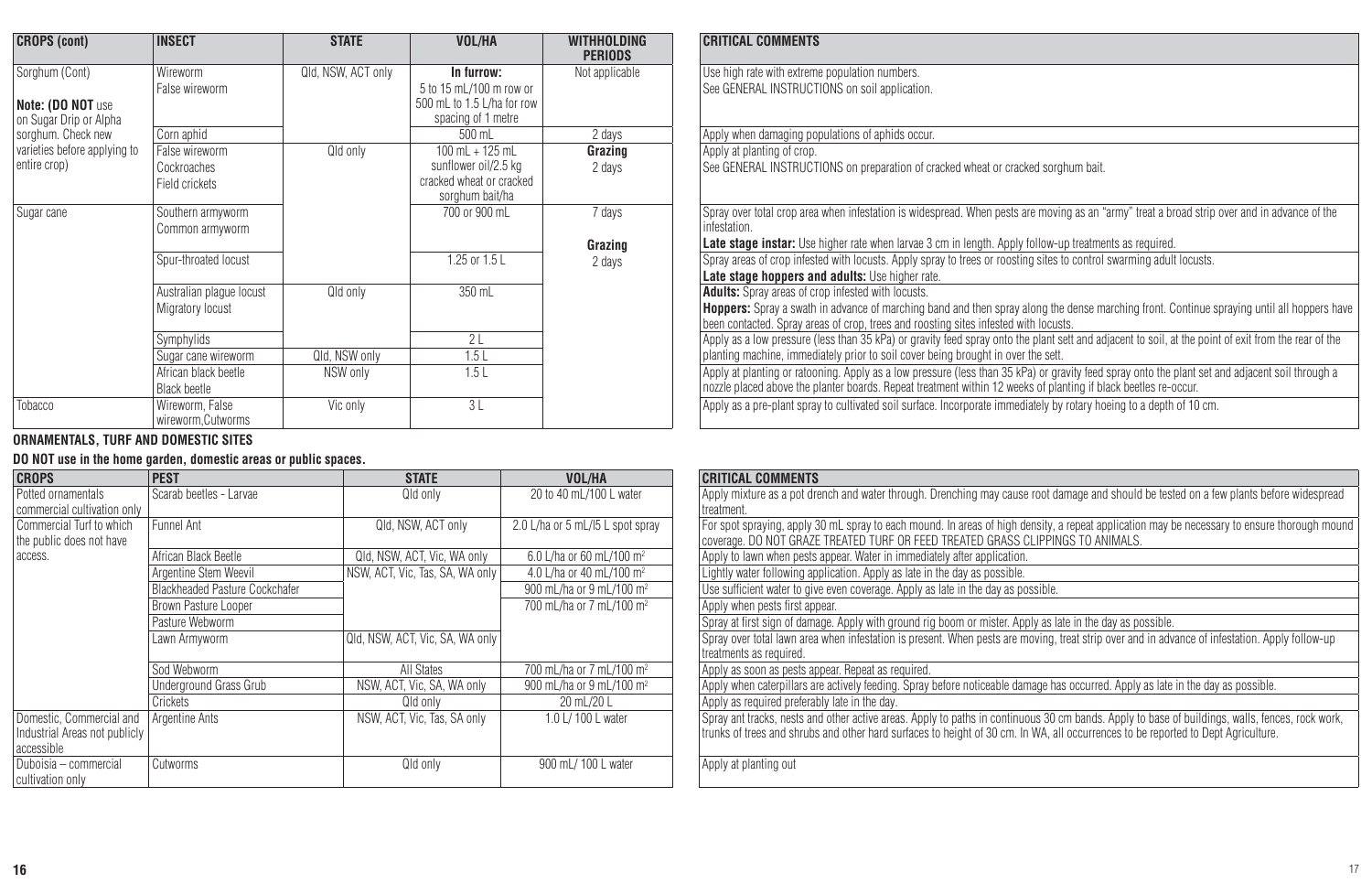#### **RATES OF APPLICATION: GENERAL PEST CONTROL**

**RESTRAINTS:** DO NOT spray polycarbonate surfaces/roof sheeting or aged vinyl wall cladding as solvent may cause etching.

DO NOT use in the home garden, domestic areas or public spaces.

| <b>SITUATION</b>                                                                                                                                                    | <b>PEST</b>                                                  | <b>RATE</b>                                                     | <b>CRITICAL COMMENTS</b>                                                                                                                                                                                                                                                                                         |
|---------------------------------------------------------------------------------------------------------------------------------------------------------------------|--------------------------------------------------------------|-----------------------------------------------------------------|------------------------------------------------------------------------------------------------------------------------------------------------------------------------------------------------------------------------------------------------------------------------------------------------------------------|
| Commercial and industrial areas to which the public does not have<br>access.                                                                                        | Cockroaches (residual control and/<br>or heavy infestations) | 95 mL/10 L of water                                             | Apply as a coarse, low pressure spray to the point of run-off, to cracks, crevices, harbourages, eaves, downpipes and other places where the<br>pests may occur.                                                                                                                                                 |
|                                                                                                                                                                     | <b>Spiders</b>                                               |                                                                 | For optimum control of webbing spiders, use a 2-part treatment. After applying as a coarse, low pressure spray to harbourages where the                                                                                                                                                                          |
|                                                                                                                                                                     | Silverfish                                                   | 5 ml /10 l of water                                             | spiders may occur, apply a light spray over surfaces of the building.                                                                                                                                                                                                                                            |
|                                                                                                                                                                     | Cockroaches (light infestations)                             | 95 mL/10 L of water. Use at least                               |                                                                                                                                                                                                                                                                                                                  |
|                                                                                                                                                                     | Ants including Argentine ants                                | L sprav/10 m <sup>2</sup> infested area                         | Locate ant nests and treat appropriately. Spray ant tracks or where ant activity is noticed. Apply to paths in continuous 300 mm bands. Apply to<br>base of buildings, walls, fences, rock-works, trunks of shrubs and trees, and other hard surfaces to a height of 300 mm.                                     |
| Commercial and industrial areas to which the public does not have                                                                                                   | Fleas (outdoor use only)                                     | 90 mL/10 L of water                                             | Apply as a fine droplet spray.                                                                                                                                                                                                                                                                                   |
| access.                                                                                                                                                             |                                                              |                                                                 | Outdoors only. Treat areas where animals frequent. Remove animals during treatment and until spray deposit is dry.                                                                                                                                                                                               |
|                                                                                                                                                                     |                                                              |                                                                 | Do not treat pets with this product. Pets should be treated with a product registered for application to animals.                                                                                                                                                                                                |
| Hides/Skins                                                                                                                                                         | Hide beetles                                                 | 200 mL/100 L of water. Use at<br>least 30 mL of spray/skin      | Apply spray to flesh side of skins or hides sufficient to moisten them. Ensure coverage of ears and lugs. To minimise the chance of later<br>infestations, storage area should be sprayed regularly. Repeat application every 3 months. Access through bales should be maintained for<br>application of product. |
| Light vegetation - must not be used in residential areas, around                                                                                                    | Mosquito larvae                                              | 30 mL/ha                                                        | Dilute with water and apply as a spray to areas infested with mosquitoes.                                                                                                                                                                                                                                        |
| houses, in public spaces or in publicly accessible commercial or<br>industrial areas.                                                                               |                                                              |                                                                 |                                                                                                                                                                                                                                                                                                                  |
| Medium vegetation - must not be used in residential areas, around<br>houses, in public spaces or in publicly accessible commercial or                               |                                                              | 60 mL/ha                                                        |                                                                                                                                                                                                                                                                                                                  |
| industrial areas.                                                                                                                                                   |                                                              |                                                                 |                                                                                                                                                                                                                                                                                                                  |
| Heavy vegetation - must not be used in residential areas, around<br>houses, in public spaces or in publicly accessible commercial or<br>industrial areas.           |                                                              | 105 mL/ha                                                       |                                                                                                                                                                                                                                                                                                                  |
| Light to medium vegetation - must not be used in residential areas,<br>around houses, in public spaces or in publicly accessible commercial<br>or industrial areas. | Mosquito adults                                              | 60 mL/ha                                                        | Dilute with water and apply as a spray to areas infested with mosquitoes.                                                                                                                                                                                                                                        |
| Medium to heavy vegetation - must not be used in residential areas,<br>around houses, in public spaces or in publicly accessible commercial<br>or industrial areas. |                                                              | $105$ mL/ha                                                     |                                                                                                                                                                                                                                                                                                                  |
| Polluted water impoundments                                                                                                                                         | Mosquitoes (larvae<br>land adults)                           | 2 mL/10.000 L of water or<br>20 mL/100 m <sup>3</sup> of water. |                                                                                                                                                                                                                                                                                                                  |

**NOT TO BE USE FOR ANY PURPOSE, OR IN ANY MANNER, CONTRARY TO THIS LABEL UNLESS AUTHORISED UNDER APPROPRIATE LEGISLATION.**

## **WITHHOLDING PERIODS:**

**Cereal Grains, Legume Animal Feeds, Grasses, Grass-Like Plants, Pastures and other Forages/ Forage Crops: DO NOT GRAZE OR CUT FOR STOCK FOOD FOR 2 DAYS AFTER APPLICATION. DO NOT spray the following crops later than the number of days shown. BEFORE HARVEST:**

| <b>Mango</b>                                                | · 21 davs                    | <b>Cole crops, Cucurbits</b>                                      | - 5 davs                                              |  |
|-------------------------------------------------------------|------------------------------|-------------------------------------------------------------------|-------------------------------------------------------|--|
| Bananas, Citrus, Grape vines, Kiwi fruit, Pome fruit, Stone | - 14 davs                    | Tomatoes                                                          | - 3 davs                                              |  |
| fruit, Asparagus, Celery                                    |                              | Sorghum grain crops                                               | - 2 davs                                              |  |
| <b>Cereal grain crops</b><br>Avocado, Sugar cane            | 10 days<br><sup>7</sup> days |                                                                   | COTTON: DO NOT HARVEST FOR 4 WEEKS AFTER APPLICATION. |  |
|                                                             |                              | DO NOT GRAZE OR CUT FOR STOCK FOOD FOR 4 WEEKS AFTER APPLICATION. |                                                       |  |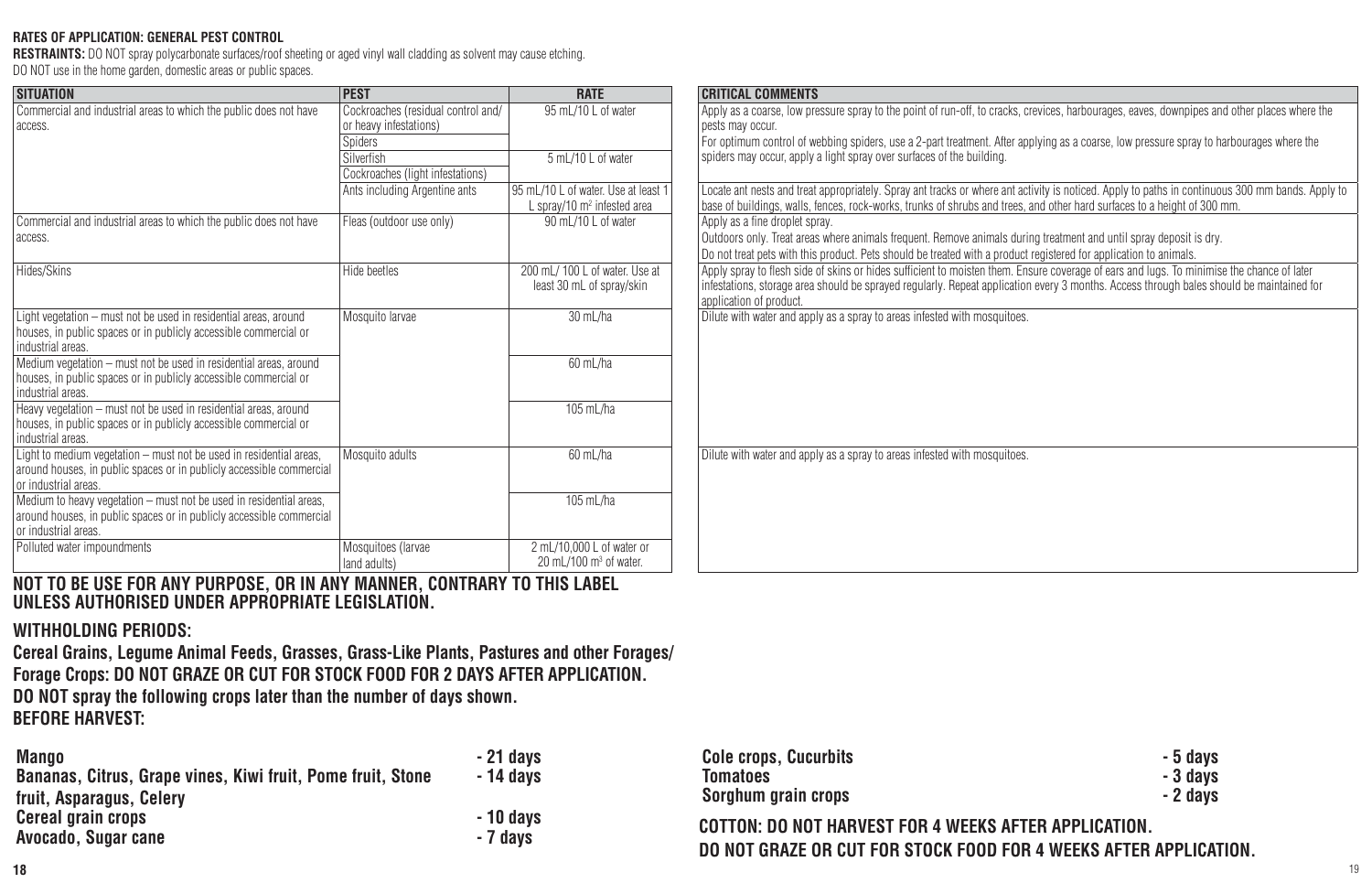## **GENERAL INSTRUCTIONS**

DO NOT use in the home garden, domestic or public spaces

Thorough coverage is essential. For application by aircraft apply in 10 - 50 L of water/ha.

## **Mixing**

Slowly add the required amount of product to the water in the spray tank under agitation.

## **Soil Application**

**In-furrow:** Apply as a band spray to the open furrow at planting. Spray the entire furrow width using a nozzle located directly behind the seed tube. Ensure all spray is directed into the furrow contacting bottom, sides and all soil drawn in to the furrow at closure. Use a minimum of 20 L of water/ha. Use the higher rate under extreme population numbers.

## **Bait Application**

**Bran bait:** Mix 10 mL/kg of bran using sufficient water to give a moist crumb structure. Allow to stand for 2 - 3 hours before application. Gloves should be worn when preparing and applying the bait.

**Cracked wheat or cracked sorghum bait:** Mix the required volume of this product and sunflower oil together. Then, add to the wheat or sorghum, mixing thoroughly. Gloves should be worn when preparing the bait.

## **Compatibility**

Apparent Dingo 500 Insecticide is compatible with the following:

## **Herbicides:**

Atrazine, bromoxynil, chlorsulfuron, diclofop-methyl, diuron, flamprop-methyl, fluometuron, glyphosate, paraquat, paraquat + diquat, pendimethalin, trifluralin.

## **Insecticides and Miticides**

Acephate, azinphos-methyl, carbaryl, cypermethrin, deltamethrin, demeton-S-methyl, diazinon, dichlorvos, dicofol, dimethoate, endosulfan, ethion, fenvalerate, maldison, methidathion, methomyl, monocrotophos, oils, oxythioquinox, parathion, phosalone, phosmet, tetradifon, trichlorfon.

## **Fungicides**

Benomyl, chlorothalonil, thiram, triadeimefon, zineb, ziram.

## **Fertilisers**

Diammonium, phosphate, limestone, miloreanite, monoammonium sulophate, potash, sulphur coated urea, triple superphosphate, urea.

## **Incompatibility**

Apparent Dingo 500 Insecticide is not compatible with the following:

## **Herbicides**

Dicamba, MCPA, Tordon\* 242, Tordon\* 75-D, 2,4-D.

## **Fungicides**

Fixed coppers, liquid and organic coppers, wettable sulphur.

## **Fertilisers**

Iron sulphate, manganese sulphate, zinc oxysulphate.

## **INSECTICIDE RESISTANCE WARNING**

# **GROUP 1B INSECTICIDE**

**20** 21 For insecticide resistance management, Apparent Dingo 500 Insecticide is a Group 1B insecticide. Some naturally occurring insect biotypes resistant to Apparent Dingo 500 Insecticide and other Group 1B Insecticides may exist through normal genetic

variability in any insect population. The resistant individuals can eventually dominate the insect population if Apparent Dingo 500 Insecticide or other Group 1B Insecticides are used repeatedly. The effectiveness of Apparent Dingo 500 Insecticide on resistant individuals could be significantly reduced. Since occurrence of resistant individuals is difficult to detect prior to use, AIRR Apparent Pty Ltd accepts no liability for any losses that may result from the failure of Apparent Dingo 500 Insecticide to control resistant insects. Apparent Dingo 500 Insecticide may be subject to specific resistance management strategies. For further information contact your local supplier or AIRR Apparent Pty Ltd representative.

## **PRECAUTIONS**

## **Re-entry periods**

*Field Crops, tree crops and vines:* Do not allow entry into treated crops until spray deposits have dried. If prior entry is required, limit duration of entry and wear cotton overalls buttoned to the neck and wrist (or equivalent clothing) and chemical resistant gloves. Clothing must be laundered after each day's use.

*Cotton chippers:* Do not allow entry into treated areas until spray deposits have dried. After this time, wear shoes, or boots, socks, long trousers, long sleeved shirt, gloves and hat.

## **PROTECTION OF LIVESTOCK**

DO NOT feed grass clippings to poultry or other animals.

Dangerous to bees. DO NOT spray any plants in flower while bees are foraging.

## **PROTECTION OF WILDLIFE, FISH, CRUSTACEANS AND ENVIRONMENT**

DO NOT contaminate food, feed or domestic water supplies.

HIGHLY TOXIC TO BIRDS AND REPTILES. VERY HIGHLY TOXIC TO FISH AND AQUATIC INVERTEBRATES. DO NOT re-apply to the same crop within 7 days (unless specifically recommended in the DIRECTIONS FOR USE).

Spray drift may occur under adverse meteorological conditions or from certain spray equipment. DO NOT allow spray to drift onto sensitive areas including, but not limited to, natural streams, rivers or waterways and human dwellings. A spray drift management strategy such as those in the "Best Management Practices Manual for Cotton Growers" or the "Pilots and Operators Manual" should be applied. Options for minimising drift to sensitive areas include not spraying within a certain distance of sensitive areas when the wind is blowing towards them (see table for guidance) or ensuring that drifting spray will be intercepted by a catching surface such as a row of shelter trees, an unsprayed row of orchard trees, or hail netting.

| <b>Situation</b>                                 | <b>Recommended buffer</b> |  |
|--------------------------------------------------|---------------------------|--|
|                                                  | distance (m)              |  |
| Orchard (dormant trees,<br>citrus, large trees)* | 30                        |  |
| <b>Cotton (aerial</b>                            | 300                       |  |
| application)                                     |                           |  |
| Other crops (aerial                              | 100                       |  |
| application)                                     |                           |  |

DO NOT apply if heavy rains or storms that are likely to cause surface run off are forecast in the immediate area within 2 days of application.

DO NOT apply when irrigating, or to waterlogged soil, or while water remains on the surface or in furrows, unless tailwater is captured on farm.

DO NOT allow contaminated runoff water from treated paddocks to enter adjacent areas or water bodies. Runoff contaminated by irrigation events (tailwater) and a 25 mm rain storm should be captured on farm for two days after application.

DO NOT contaminate streams, rivers or waterways with the chemical or used containers.